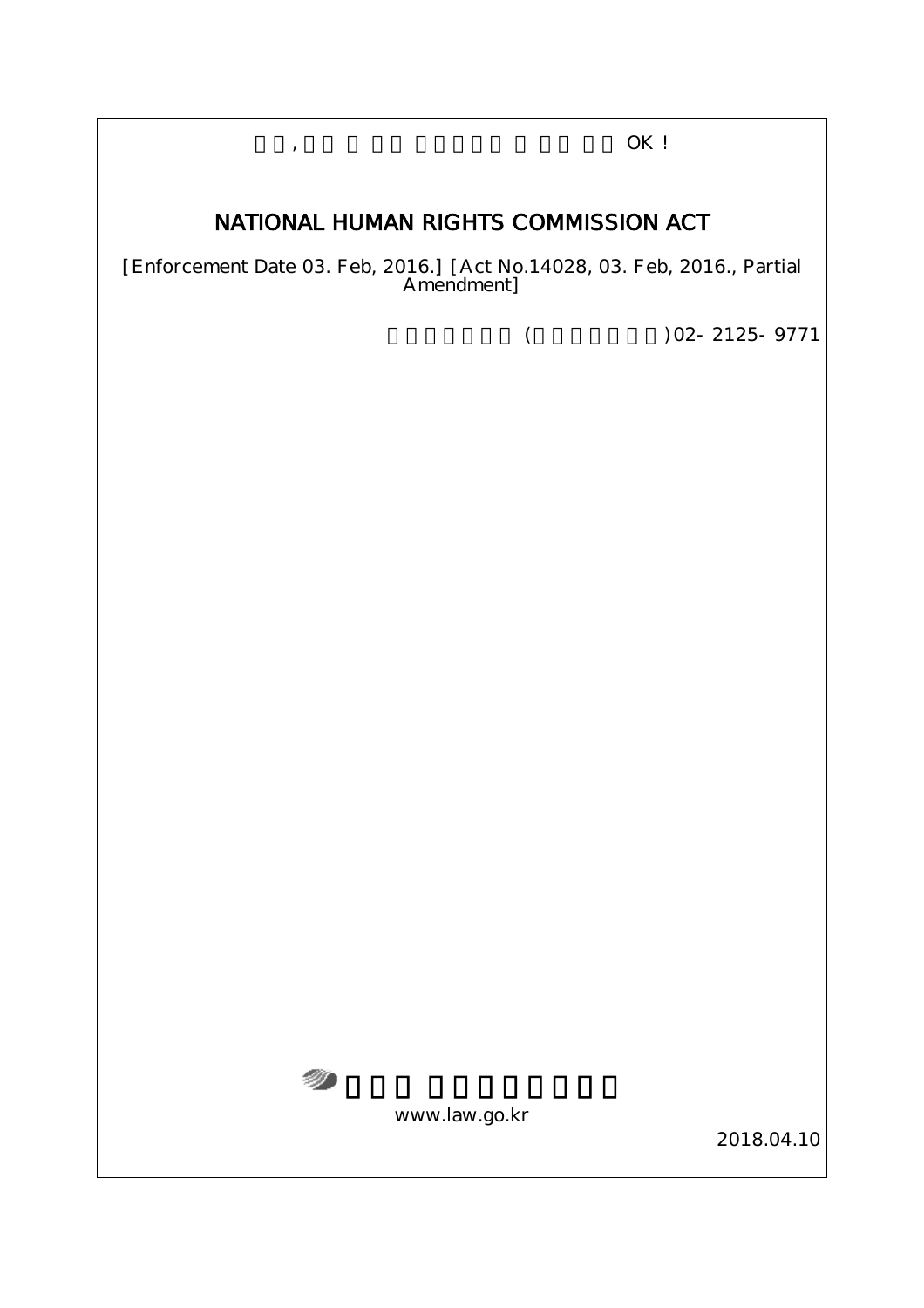# NATIONAL HUMAN RIGHTS COMMISSION ACT

[Enforcement Date 03. Feb, 2016.] [Act No.14028, 03. Feb, 2016., Partial Amendment]  $($  02-2125-9771

### CHAPTER I GENERAL PROVISIONS

#### Article 1 (Purpose)

The purpose of this Act is to contribute to the recognition of human dignity and worth as well as to the safeguard of the basic order of democracy by establishing the National Human Rights Commission to ensure that inalienable fundamental human rights of all individuals are protected and the standards of human rights are improved.

[This Article Wholly Amended by Act No. 10679, May 19, 2011]

### Article 2 (Definitions)

The definitions of terms used in this Act shall be as follows: Amended by Act No. 14028. Feb. 3, 2016>

- 1. The term "human right" means any of human dignity and worth, liberty and rights which are guaranteed by the Constitution of the Republic of Korea, and recognized by international human rights treaties that the Republic of Korea signs and ratifies and by international customary laws;
- 2. The term "confinement or caring facility" means any of the following facilities:
	- (a) Prison, juvenile prison, detention center and its branch, protective custody office, medical treatment and custody facility, juvenile reformatory, and Juvenile Classification and Examination Center;
	- (b) Detention cell and facility where a judicial police officer investigates, detains, and accommodates persons in order to perform his/her duties;
	- (c) Military prison (including its branch, a detention house for the unconvicted and a military police guardhouse);
	- (d) Foreigner detention center;
	- (e) Facility for caring for many persons (referring to a facility for protecting and accommodating many persons, which is prescribed by Presidential Decree);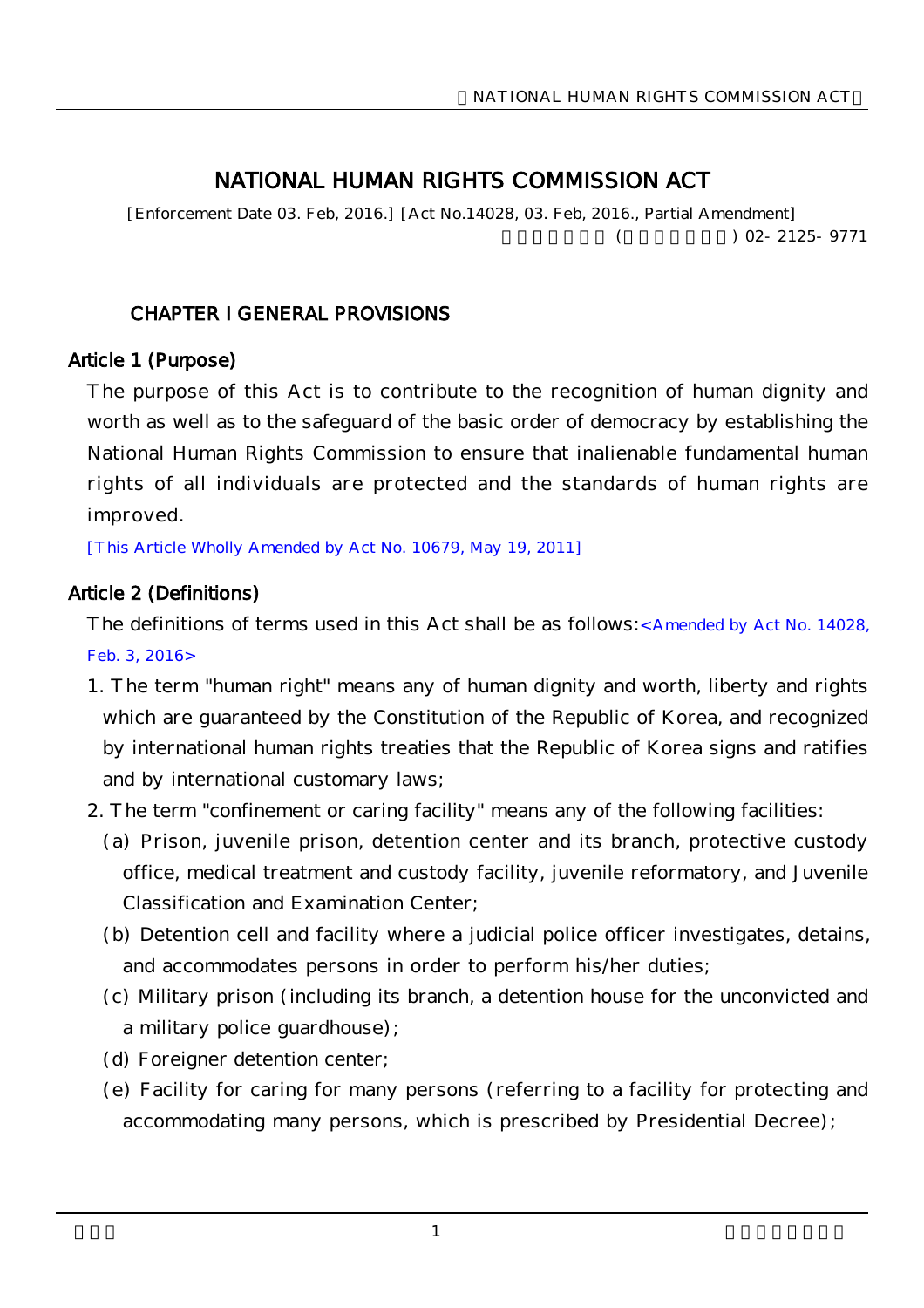- 3. The term "discriminatory act violating the equal right" means any of the following acts, without reasonable grounds, on the grounds of sex, religion, disability, age, social status, region of origin (referring to a place of birth, place of registration, principal area of residence before coming of age, etc.), state of origin, ethnic origin, physical condition such as features, marital status such as single, separated, divorced, widowed, remarried, married de facto, or pregnancy or childbirth, types or forms of family, race, skin color, ideology or political opinion, record of crime whose effect of punishment has been extinguished, sexual orientation, academic career, medical history, etc.: Provided, That the temporary favorable treatment to a particular person (including a group of particular persons; hereafter the same shall apply in this Article) to solve the existing discrimination, the enactment and amendment of statutes and the formulation and enforcement of policy to this effect shall not be deemed a discriminatory act violating the equal right (hereinafter referred to as "discriminatory act"):
	- (a) An act of favorably treating, excluding, discriminating against or unfavorably treating a particular person regarding employment (including recruitment, appointment, education, posting, promotion, payment of wage and any other money or valuables, financing, age limit, retirement, dismissal, etc.);
	- (b) An act of favorably treating, excluding, discriminating against or unfavorably treating a particular person regarding the supply or use of goods, services, means of transportation, commercial facilities, land and residential facilities;
	- (c) An act of favorably treating, excluding, discriminating against or unfavorably treating a particular person regarding education and training at educational facilities or institutions for workplace skill development, or the use thereof;
	- (d) An act of sexual harassment (referring to making people feel sexually humiliated or loathsome in business, employment or other settings or giving disadvantage in employment on the pretext of disobedience to sexual comments or other demands by a working person, an employer or an employee of a public agency (referring to State agencies, local governments, various levels of schools established under Article 2 of the Elementary and Secondary Education Act, Article 2 of the Higher Education Act and other Acts, and agencies affiliated with public services pursuant to Article 3-2 (1) of the Public Service Ethics Act) who takes advantage of their superior position or sexual comments, etc. with regard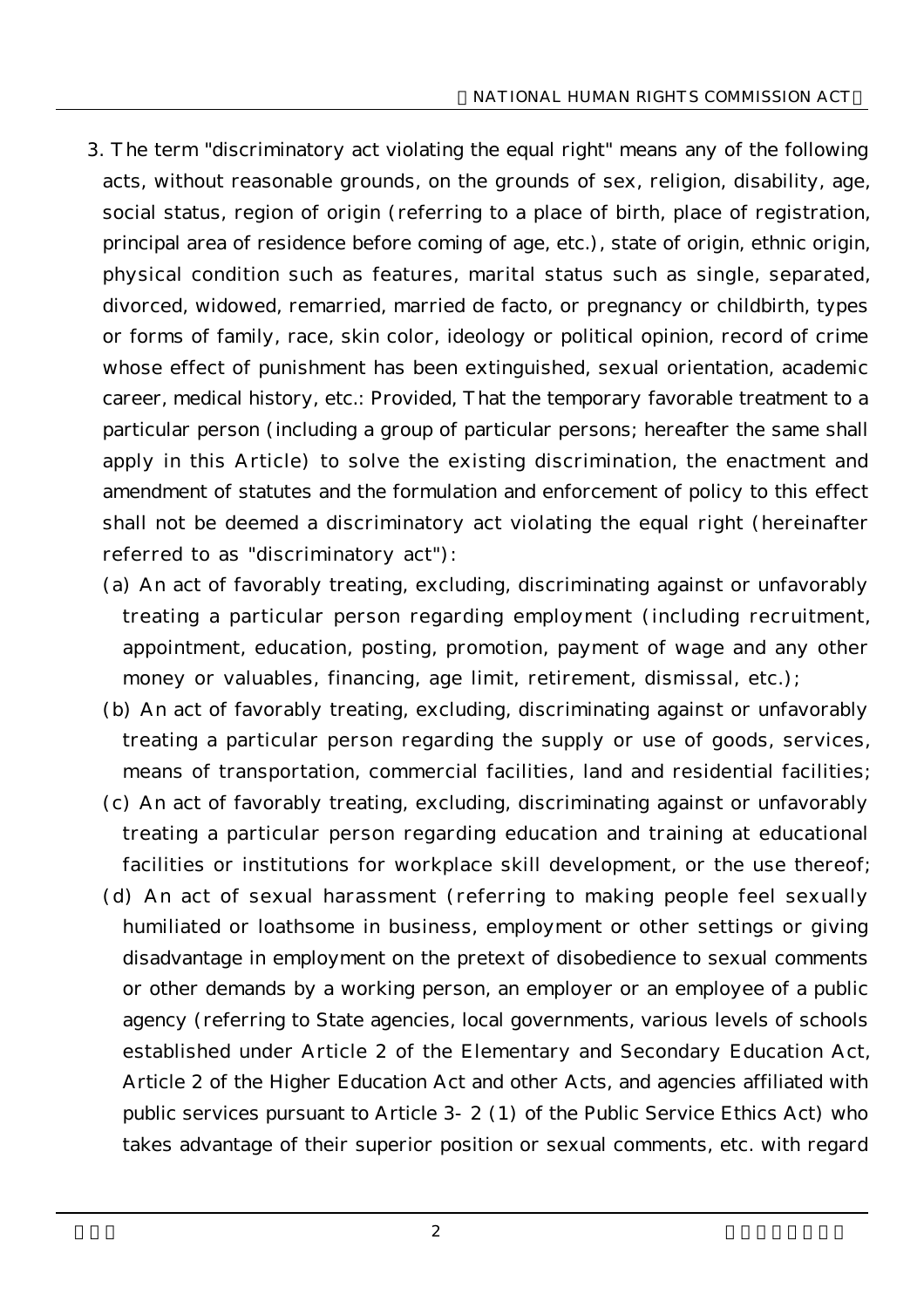to their duties, etc.);

- 4. The term "disability" means the condition where one is suffering from substantial restriction in his/her daily life or social activity for a long time due to physical, mental or social factors;
- 5. The term "civic group" means any non-profit, non-governmental organization registered with the head of a central administrative agency or a Mayor/Do Governor under Article 4 of the Assistance for Non-Profit, Non-Governmental Organizations Act, any non-profit corporation that has obtained permission from the competent administrative agency under Article 32 of the Civil Act, any public interest corporation that has obtained permission for establishment from the competent administrative agency under Article 4 of the Act on the Establishment and Operation of Public Interest Corporations, or any other corporation established pursuant to special Acts.

[This Article Wholly Amended by Act No. 10679, May 19, 2011]

#### Article 3 (Establishment and Independence of National Human Rights Commission) (1)

There is hereby established a National Human Rights Commission (hereinafter referred to as the "Commission") to deal with affairs to protect and improve human rights under this Act.

(2) The Commission shall independently deal with the matters which fall under its jurisdiction.

[This Article Wholly Amended by Act No. 10679, May 19, 2011]

## Article 4 (Scope of Application)

This Act shall apply to all citizens of the Republic of Korea and foreigners residing therein.

[This Article Wholly Amended by Act No. 10679, May 19, 2011]

## CHAPTER II ORGANIZATION AND OPERATION OF COMMISSION

Article 5 (Organization of Commission) (1) The Commission shall be comprised of 11 commissioners for human rights (hereinafter referred to as "commissioners"), including one chairperson and three full-time commissioners.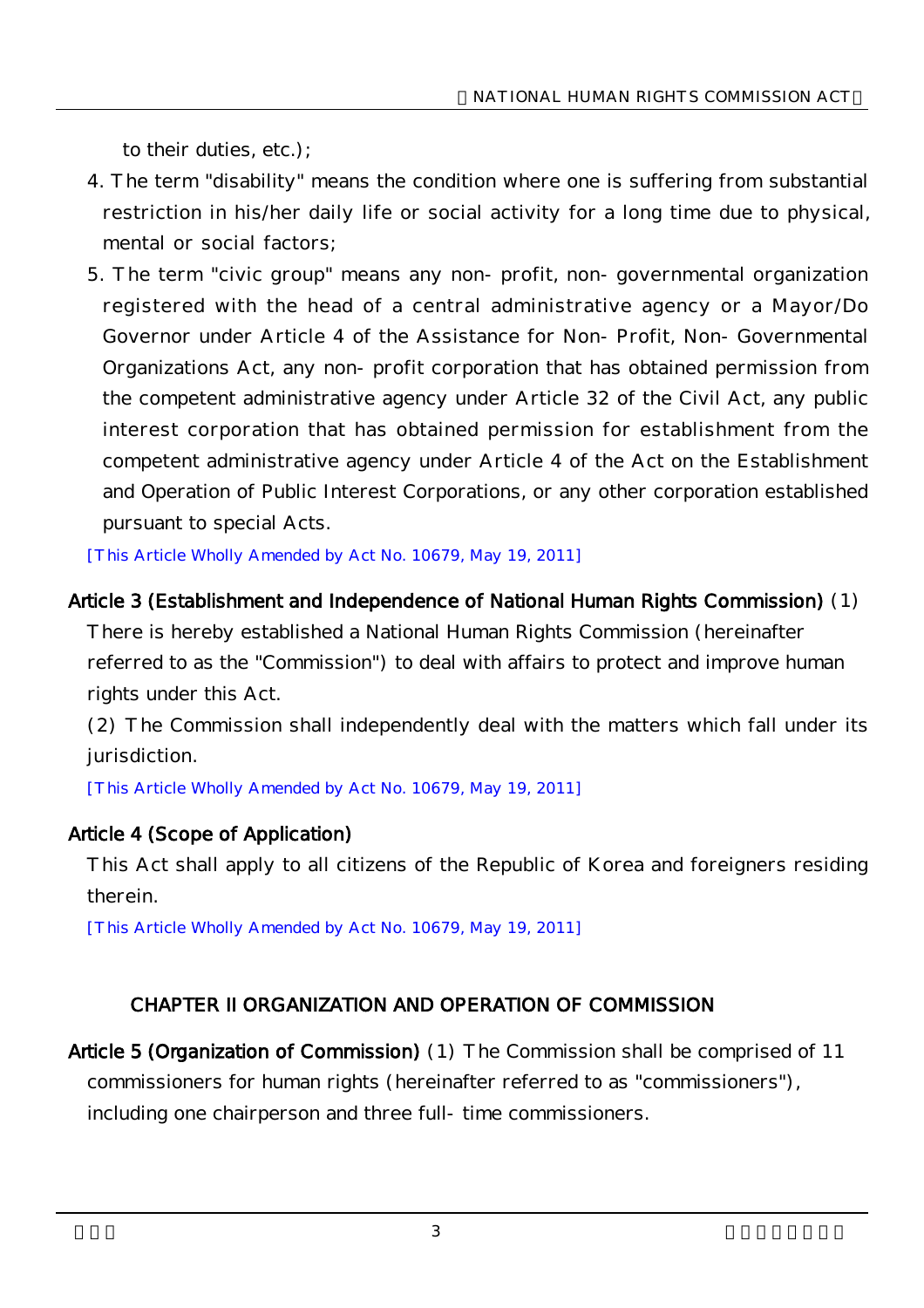- (2) The following persons shall be appointed to be commissioners by the President of the Republic of Korea:<Amended by Act No. 14028, Feb. 3, 2016>
- 1. Four persons selected by the National Assembly (including two full-time commissioners);
- 2. Four persons nominated by the President of the Republic of Korea (including one full-time commissioner);
- 3. Three persons nominated by the Chief Justice of the Supreme Court.

(3) Commissioners shall be any of the following persons who have expertise and experience in human rights issues and are deemed capable of performing duties to protect and improve human rights fairly and independently:<Newly Inserted by Act No. 14028, Feb. 3, 2016>

- 1. A person who has served for at least ten years at a university or an authorized research institute as an associate professor or higher or in a position equivalent thereto;
- 2. A person who has served as a judge, prosecutor, or attorney-at-law for at least ten years;
- 3. A person who has been engaged in activities for human rights for at least ten years, such as working for a non-profit, non-governmental organization, corporation, or international organization in the field of human rights;
- 4. Any other person highly respected in society, who is recommended by civic groups.

(4) When selecting or nominating commissioners, the National Assembly, the President, or the Chief Justice of the Supreme Court shall receive recommendations for candidates or hear opinions from various social groups to ensure that commissioners represent each social group related to protecting and improving human rights.<Newly Inserted by Act No. 14028, Feb. 2, 2016>

(5) The chairperson shall be appointed by the President from among the commissioners. In such cases, the chairperson shall undergo a confirmation hearing held by the National Assembly.<Amended by Act No. 11413, Mar. 21, 2012; Act No. 14028, Feb. 3, 2016>

(6) The chairperson and full-time commissioners of the Commission shall be appointed as public officials in political service.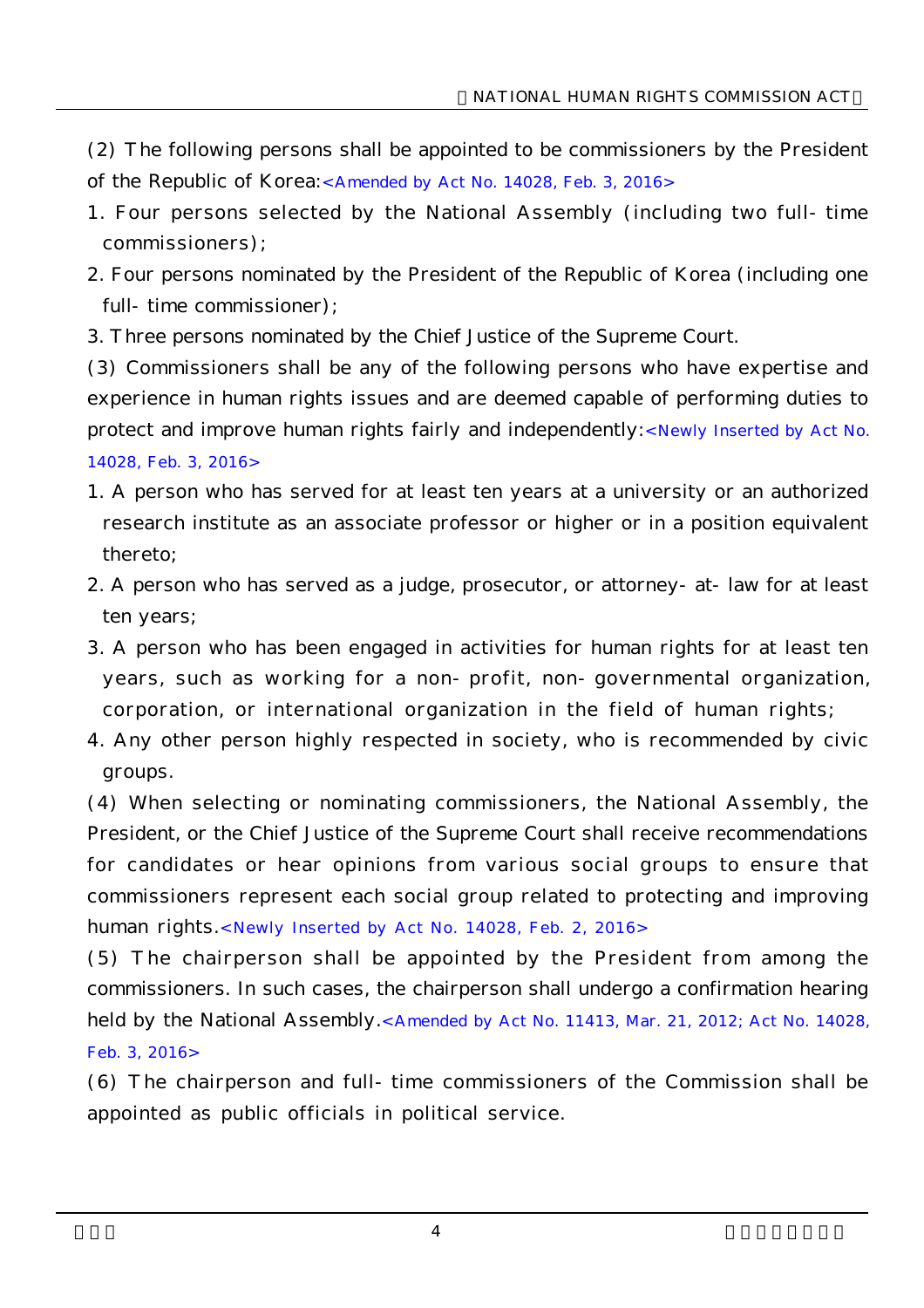(7) The number of commissioners of any gender shall not exceed 6/10 of the total number of commissioners. < Amended by Act No. 14028, Feb. 3, 2016>

(8) Where the term of office of a commissioner expires, he/she shall continuously perform his/her duties until his/her successor is appointed.

[This Article Wholly Amended by Act No. 10679, May 19, 2011]

#### Article 6 (Duties of Chairperson of Commission) (1) The chairperson of the

Commission shall represent the Commission and excercise the overall control of the affairs thereof.

(2) Where the chairperson of the Commission is unable to perform his/her duties for unavoidable circumstances, a full-time commissioner, whom the chairperson designates in advance, shall act on behalf of the president.

(3) The chairperson of the Commission may present himself/herself at the National Assembly and state opinions on affairs falling under the jurisdiction of the Commission, and shall, if required by the National Assembly, present himself/herself and make a report or reply.

(4) The chairperson of the Commission may attend a meeting of the State Council to present his/her opinion and recommend the Prime Minister to submit a bill related to affairs falling under the jurisdiction of the Commission (including the draft Presidential Decree concerning the enforcement of this Act).

(5) When the chairperson of the Commission performs duties related to the budget of the Commission, he/she shall be deemed the head of a central administrative agency under Article 6 (3) of the National Finance Act.

[This Article Wholly Amended by Act No. 10679, May 19, 2011]

Article 7 (Term of Office of Chairperson and Commissioners of Commission) (1) The term of office of the chairperson and commissioners of the Commission shall be three years, but the consecutive appointment may be permitted for only one time. (2) When the post of commissioner fells vacant, the President of the Republic of Korea shall appoint a successor within 30 days from the date of such vacancy. (3) The term of office of the commissioner who is appointed as successor of a

vacancy shall start anew.

[This Article Wholly Amended by Act No. 10679, May 19, 2011]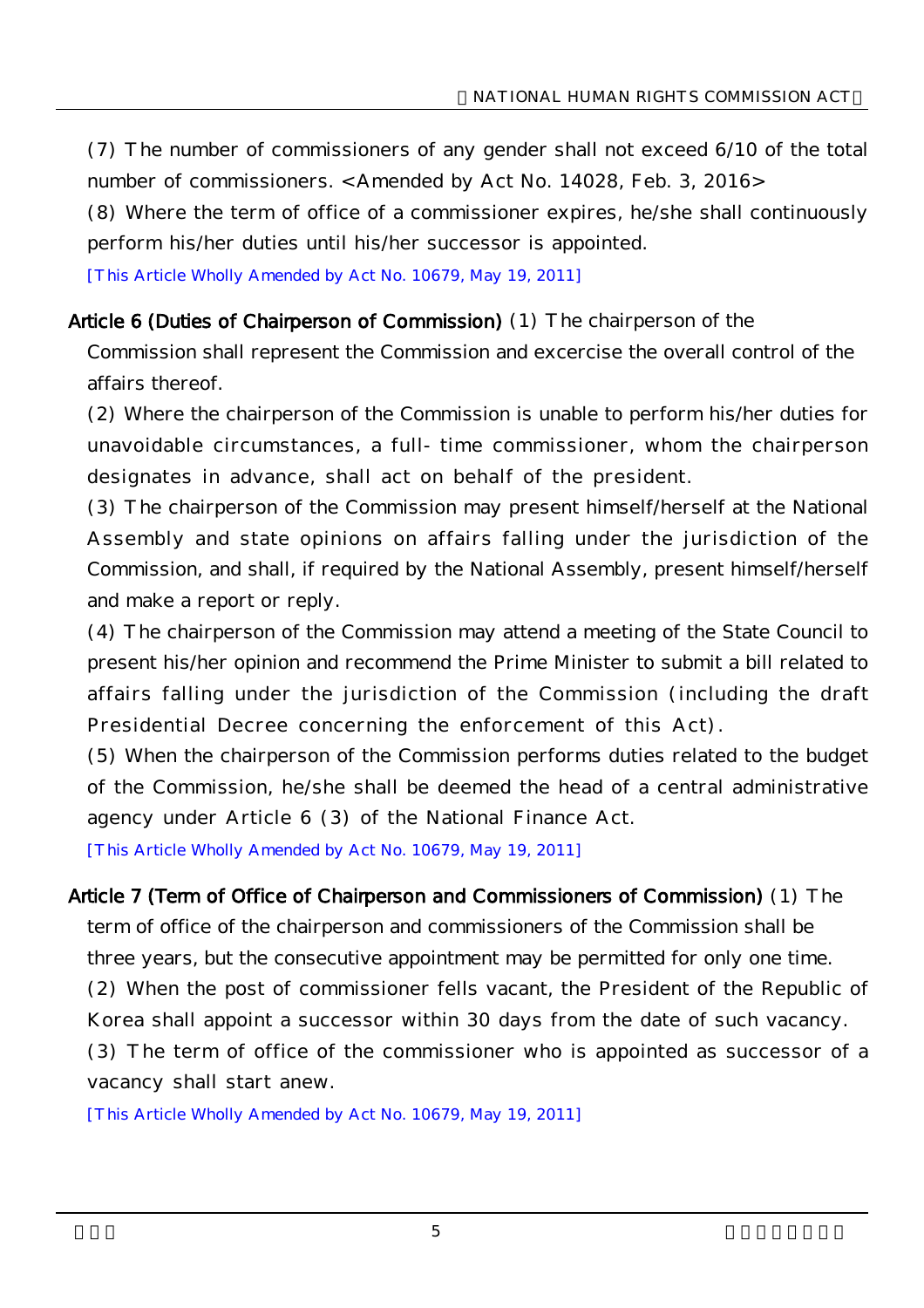### Article 8 (Status Guarantee of Commissioners)

No commissioner shall be removed from his/her office against his/her will unless he/she is sentenced to imprisonment without labor or a heavier punishment: Provided, That in case it is very impracticable or impossible for him/her to perform his/her duties due to prolonged physical or mental weakness, he/she may retire from his/her office by the resolution of consent of 2/3 or more of all commissioners.

<Amended by Act No. 14028, Feb. 3, 2016>

[This Article Wholly Amended by Act No. 10679, May 19, 2011]

### Article 8-2 (Exemption from Responsibilities)

No commissioner shall assume any civil or criminal responsibility for his/her remark or decisions made in the course of performing his/her duties in the standing committee or subcommittees established under Article 12, unless he/she makes such remarks or decisions willfully or negligently.

[This Article Newly Inserted by Act No. 14028, Feb. 3, 2016]

- Article 9 (Disqualifications for Commissioners) (1) A person who falls under any of the following subparagraphs shall be disqualified for a commissioner:
	- 1. A person who is not a citizen of the Republic of Korea;
	- 2. A person who falls under any subparagraph of Article 33 of the State Public Officials Act;
	- 3. A member of a political party;
	- 4. A person who is registered as a candidate in any such election as held under the Public Official Election Act.

(2) Where a commissioner falls under any subparagraph of paragraph (1) above, he/she shall, ipso facto, retire from his/her office.

[This Article Wholly Amended by Act No. 10679, May 19, 2011]

- Article 10 (Prohibition of Concurrent Positions of Commissioners) (1) A commissioner shall neither concurrently hold any of the following positions nor perform the duties thereof during his/her office:
	- 1. A position of a member of the National Assembly or any local council;
	- 2. A position of a public official of any other State organization or a local government (excluding a public official for education);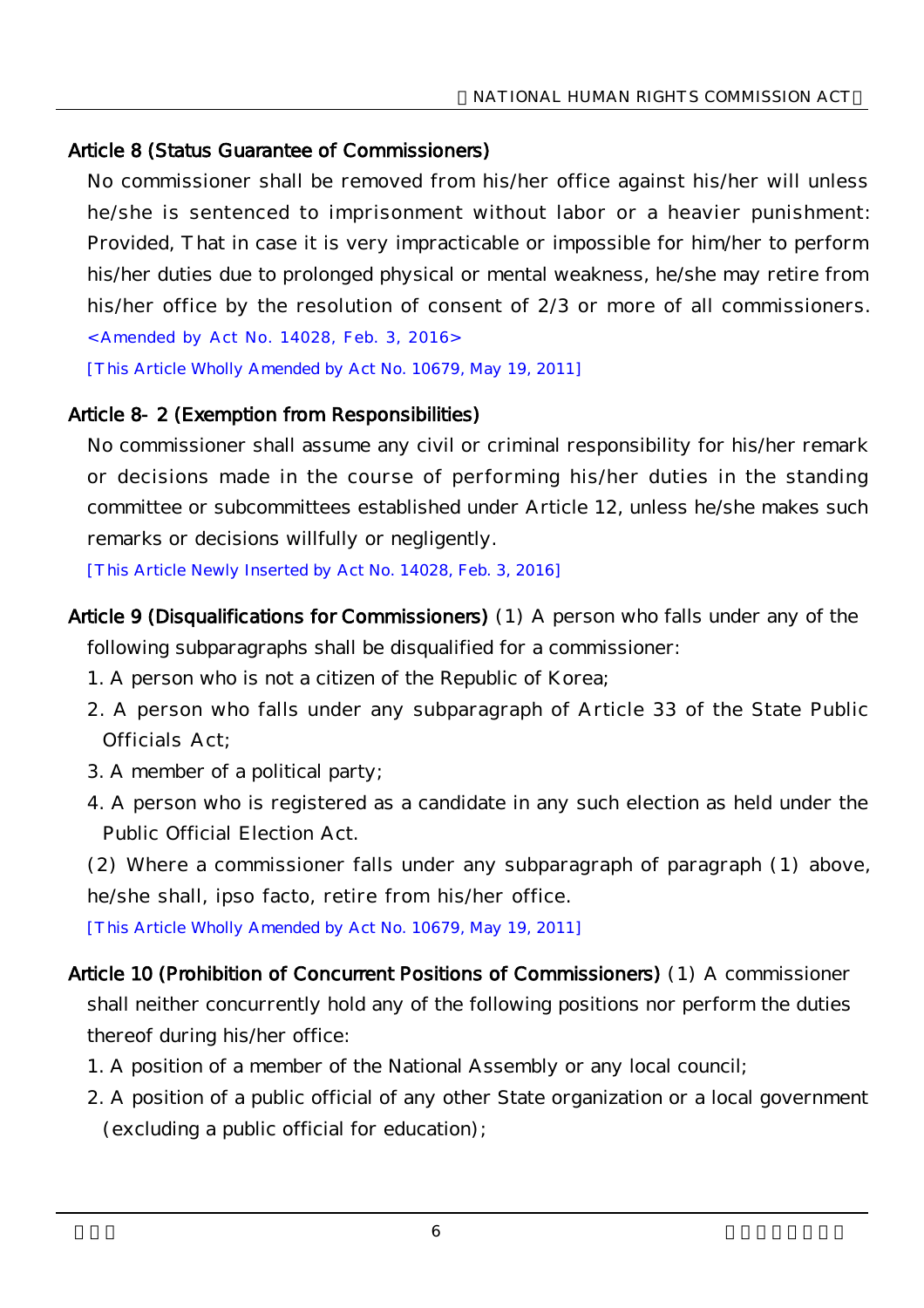3. Other positions or affairs as determined by the rules of the Commission.

(2) A commissioner shall neither join a political party nor participate in political activities.

[This Article Wholly Amended by Act No. 10679, May 19, 2011]

Article 11 Deleted. < by Act No. 7651, Jul. 29, 2005>

Article 12 (Standing Committee and Subcommittees) (1) The Commission may

establish a standing committee and subcommittees including the subcommittee for relief from infringement and the subcommittee for correction of discrimination (hereinafter referred to as the "subcommittees") in order to let them perform part of its duties.

(2) The standing committee shall consist of a president and full-time commissioners, and the subcommittees shall consist of not less than three but not more than five commissioners.

(3) The standing committee and the subcommittees may have specialized committees segmented by category such as sex, disability, etc., to study and examine matters subject to deliberation.

(4) Necessary matters concerning the composition, duties and operation of the standing committee, subcommittees and specialized committees, and the qualifications, term of office, entrustment, etc., of specialized commissioners shall be stipulated by the rules of the Commission.

[This Article Wholly Amended by Act No. 10679, May 19, 2011]

Article 13 (Meeting Proceedings and Resolution Quorum) (1) The chairperson of the Commission shall preside over a meeting of the Commission and the resolution thereof shall, except as otherwise expressly provided for by this Act, require the consent of a majority of all the incumbent commissioners.

(2) The meetings of the standing committee and subcommittees shall be resolved by the attendance and with the consent of three or more commissioners on the register. [This Article Wholly Amended by Act No. 10679, May 19, 2011]

## Article 14 (Publication of Proceedings)

The proceedings of the Commission shall be made public: Provided, That they may not be made public if deemed necessary by the Commission or the standing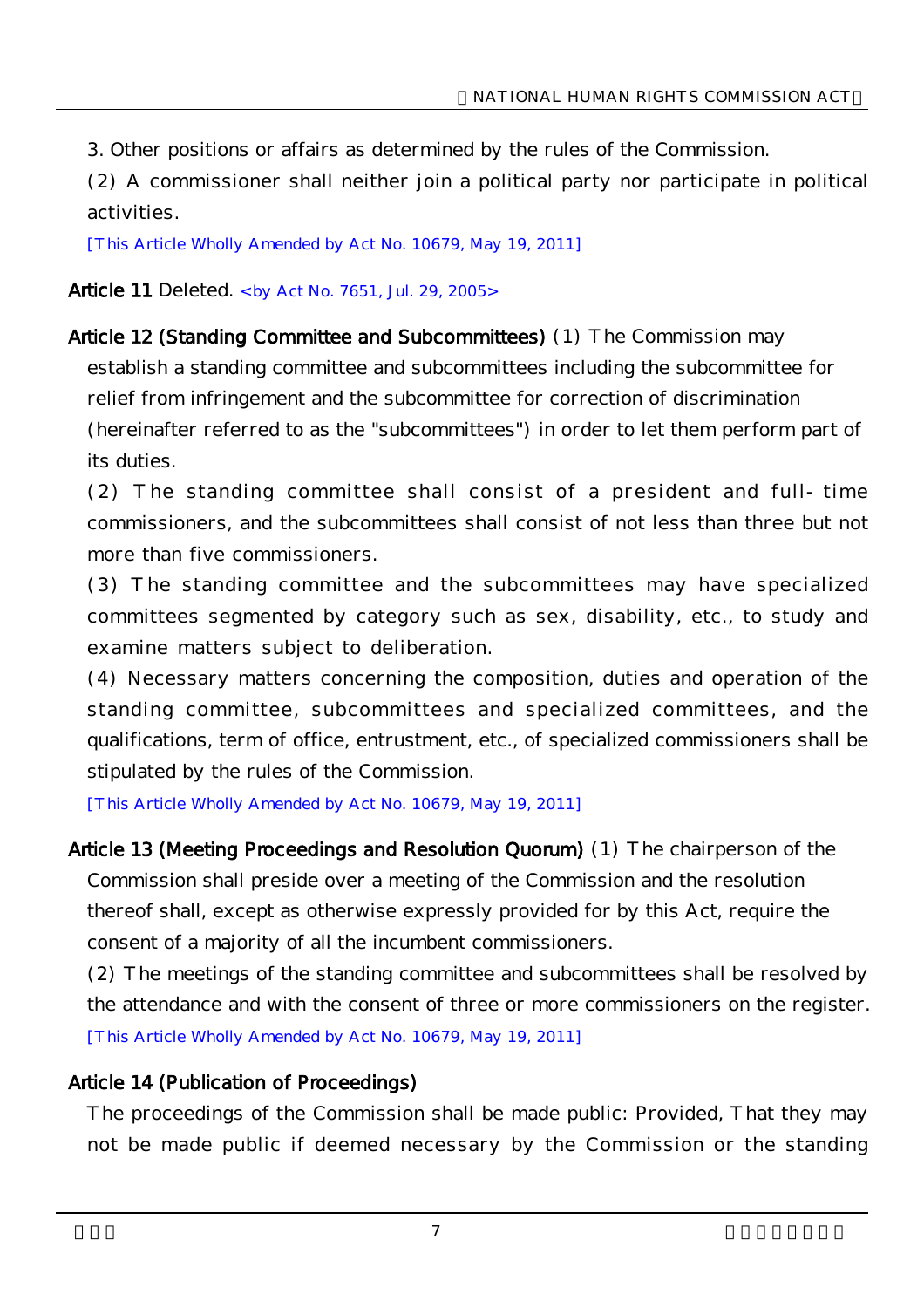committee or the subcommittees.

[This Article Wholly Amended by Act No. 10679, May 19, 2011]

Article 15 (Advisory Organ) (1) The Commission may have an advisory organ in order to ask for advice on matters which are necessary to perform its duties.

(2) Matters necessary for the organization and operation of the advisory organ shall be prescribed by the rules of the Commission.

[This Article Wholly Amended by Act No. 10679, May 19, 2011]

Article 16 (Secretariat) (1) There is hereby established a Secretariat within the

Commission to deal with general affairs of the Commission.

(2) There shall be one Secretary General and necessary staff in the Secretariat, and the Secretary General shall be appointed by the President of the Republic of Korea on the recommendation of the chairperson of the Commission after the deliberation thereof.

(3) Public officials in Grade V or higher or public officials in general service belonging to the Senior Civil Service Corps from among the staff belonging to the Secretariat shall be appointed by the President of the Republic of Korea on the recommendation of the chairperson of the Commission and those in Grade VI or lower shall be appointed by the chairperson of the Commission.

(4) The Secretary General shall, under the direction of the chairperson of the Commission, excercise the overall control of the affairs of the Secretariat and command and supervise the staff belonging thereto.

[This Article Wholly Amended by Act No. 10679, May 19, 2011]

Article 17 (Establishment of Disciplinary Committee) (1) There is hereby established a disciplinary committee within the Commission to resolve on disciplinary action against the staff belonging to the Commission.

(2) The composition, competence and deliberation procedures of the disciplinary committee, types and effects of disciplinary action and other necessary matters therefor shall be prescribed by the rules of the Commission.

[This Article Wholly Amended by Act No. 10679, May 19, 2011]

Article 18 (Organization and Operation of Commission) (1) Except as otherwise expressly provided for by this Act, matters necessary for the organization of the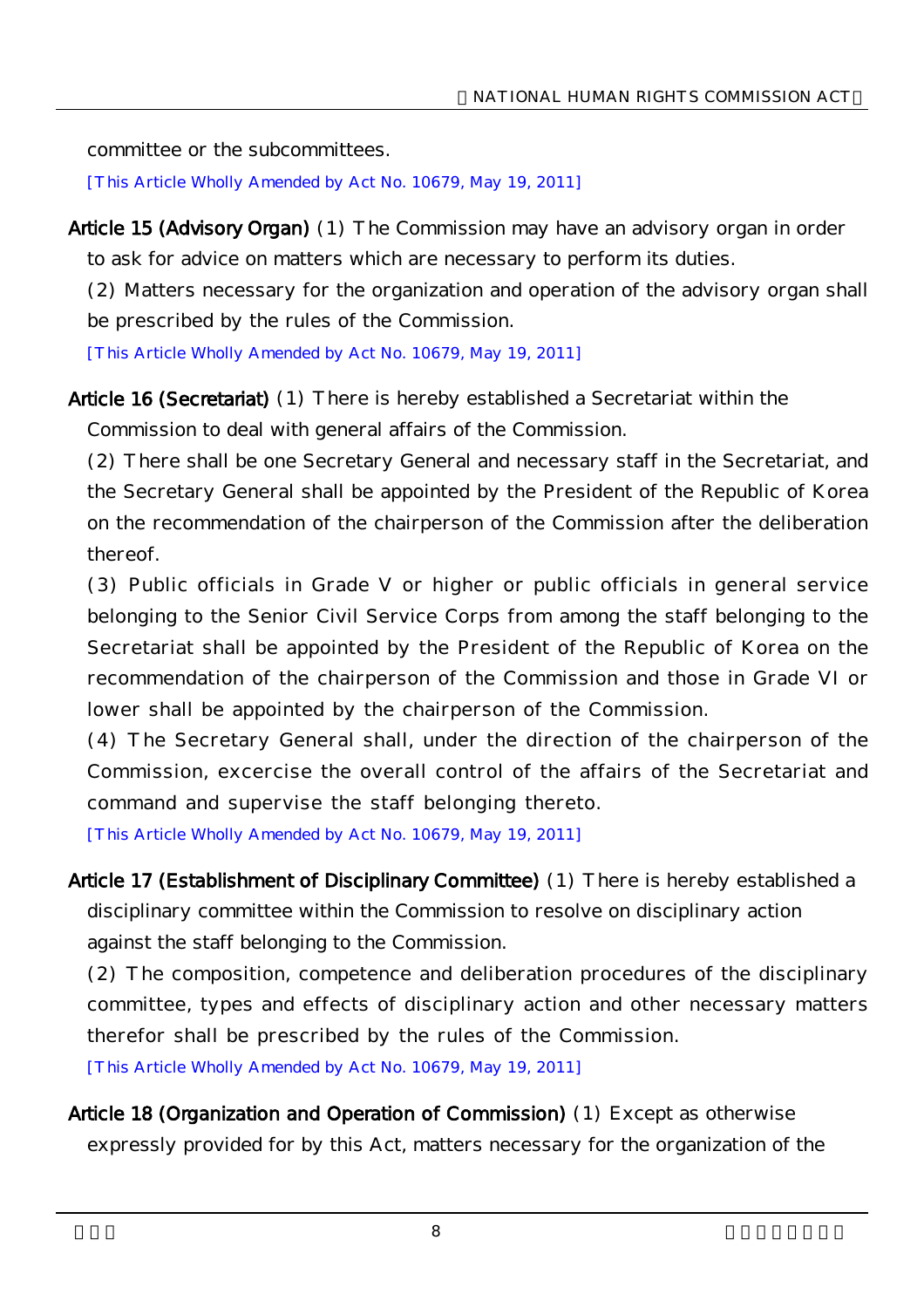Commission shall be prescribed by Presidential Decree, with utmost consideration given to ensure the independence of the Commission and to enable it to perform its duties effectively. < Amended by Act No. 14028, Feb. 3, 2016>

(2) Except as otherwise expressly provided for by this Act, matters necessary for the operation of the Commission shall be determined by its rules.<Newly Inserted by Act No. 14028, Feb. 3, 2016>

[This Article Wholly Amended by Act No. 10679, May 19, 2011]

## CHAPTER III DUTIES AND AUTHORITIES OF COMMISSION

#### Article 19 (Duties)

The Commission shall perform the following duties:

- 1. Investigation and research on statutes (including bills submitted to the National Assembly), institutions, policies and practices related to human rights, and presentation of recommendations or opinions on matters requiring improvement thereof;
- 2. Investigation and remedy with respect to human rights violations;
- 3. Investigation and remedy with respect to discriminatory acts;
- 4. Investigation on actual conditions of human rights;
- 5. Education and promotion of human rights;
- 6. Presentation and recommendation of guidelines as to categories of and determination standards for human rights violations, and preventive measures therefor;
- 7. Research and provisions of recommendations on the conclusion of any international treaty on human rights and the implementation of the said treaty, or presentation of opinions thereon;
- 8. Cooperation with organizations and individuals engaged in activities to protect and improve human rights;
- 9. Exchanges and cooperation with human rights-related international organizations or foreign organizations for human rights;
- 10. Other matters deemed necessary to guarantee and improve human rights.

[This Article Wholly Amended by Act No. 10679, May 19, 2011]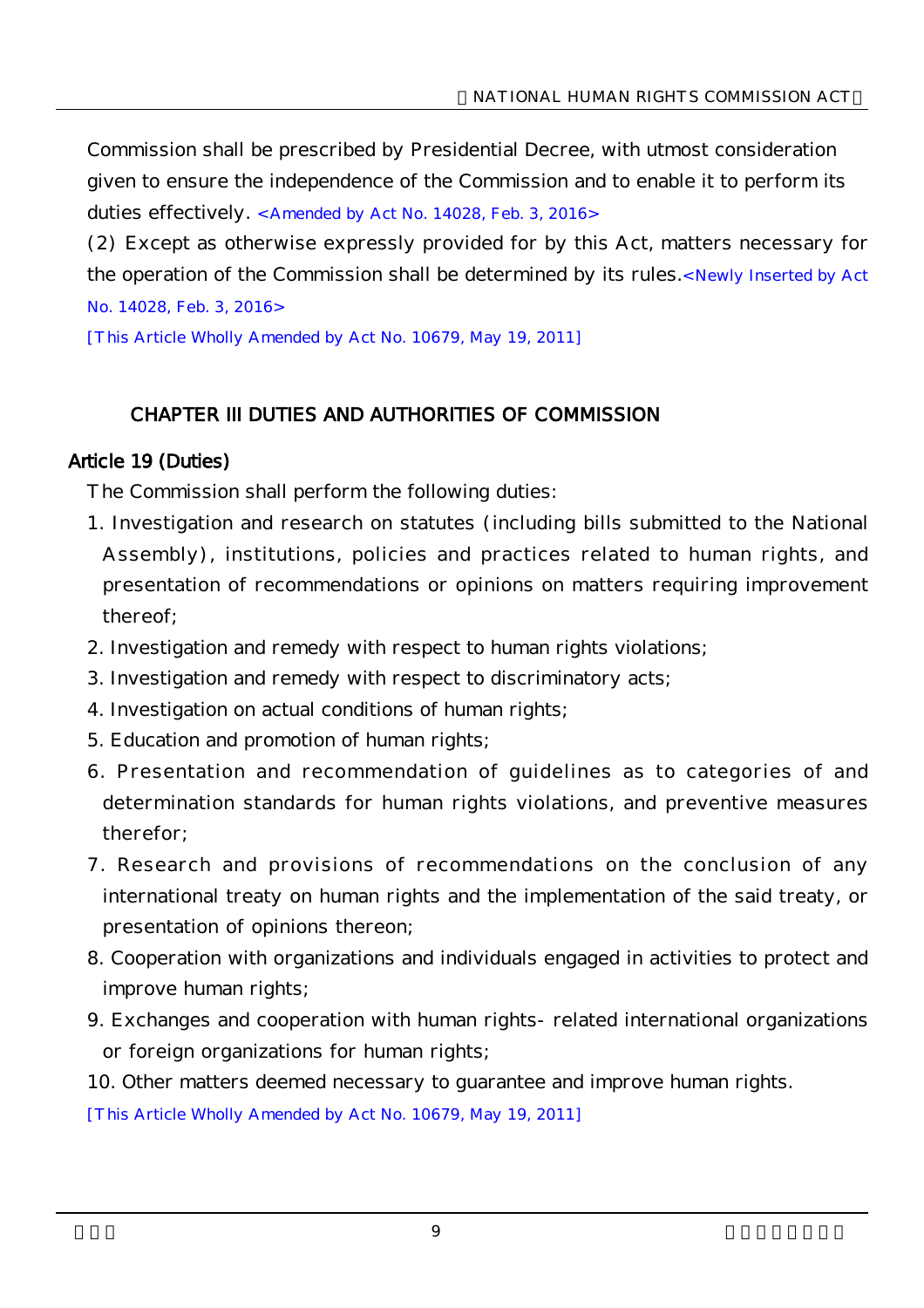Article 20 (Consultations with Related Agencies, etc.) (1) If the head of a related State administrative agency or a local government intends to establish or amend statutes which include any details likely to affect the protection and improvement of human rights, he/she shall notify the Commission in advance.

(2) The Commission may, if deemed necessary to perform its duties, request State agencies, local governments and other public or private organizations (hereinafter referred to as "related agencies, etc.") to consult with it.

(3) Those related agencies, etc. in receipt of a request under paragraph (2) shall comply therewith in good faith unless there exists any justifiable ground.

[This Article Wholly Amended by Act No. 10679, May 19, 2011]

## Article 21 (Hearing of Commission's Opinions in Preparing Governmental Reports)

When a related State administrative agency prepares a governmental report under the provisions of any international treaty on human rights, it shall hear the opinions of the Commission.

[This Article Wholly Amended by Act No. 10679, May 19, 2011]

Article 22 (Submission of Materials and Reference for Information) (1) The Commission may, if deemed necessary to perform its duties, require the related agencies, etc. to submit necessary materials or refer to the said agencies, etc., for information. (2) The Commission may require any person who is deemed to know the facts necessary to perform its duties or deemed to have expertise or experience to present himself/herself in order to hear his/her statement.

(3) Those agencies which are so required or referred to under paragraph (1) shall, without delay, comply with such requirement or reference.

[This Article Wholly Amended by Act No. 10679, May 19, 2011]

Article 23 (Hearings) (1) The Commission may, if deemed necessary to perform its duties, require the representatives of related agencies, etc., interested persons or other persons with considerable knowledge and experience of relevant matters to present themselves and hear the statements of the relevant facts and opinions from them.

(2) The procedures and methods of hearings held by the Commission under paragraph (1) above shall be prescribed by the rules of the Commission.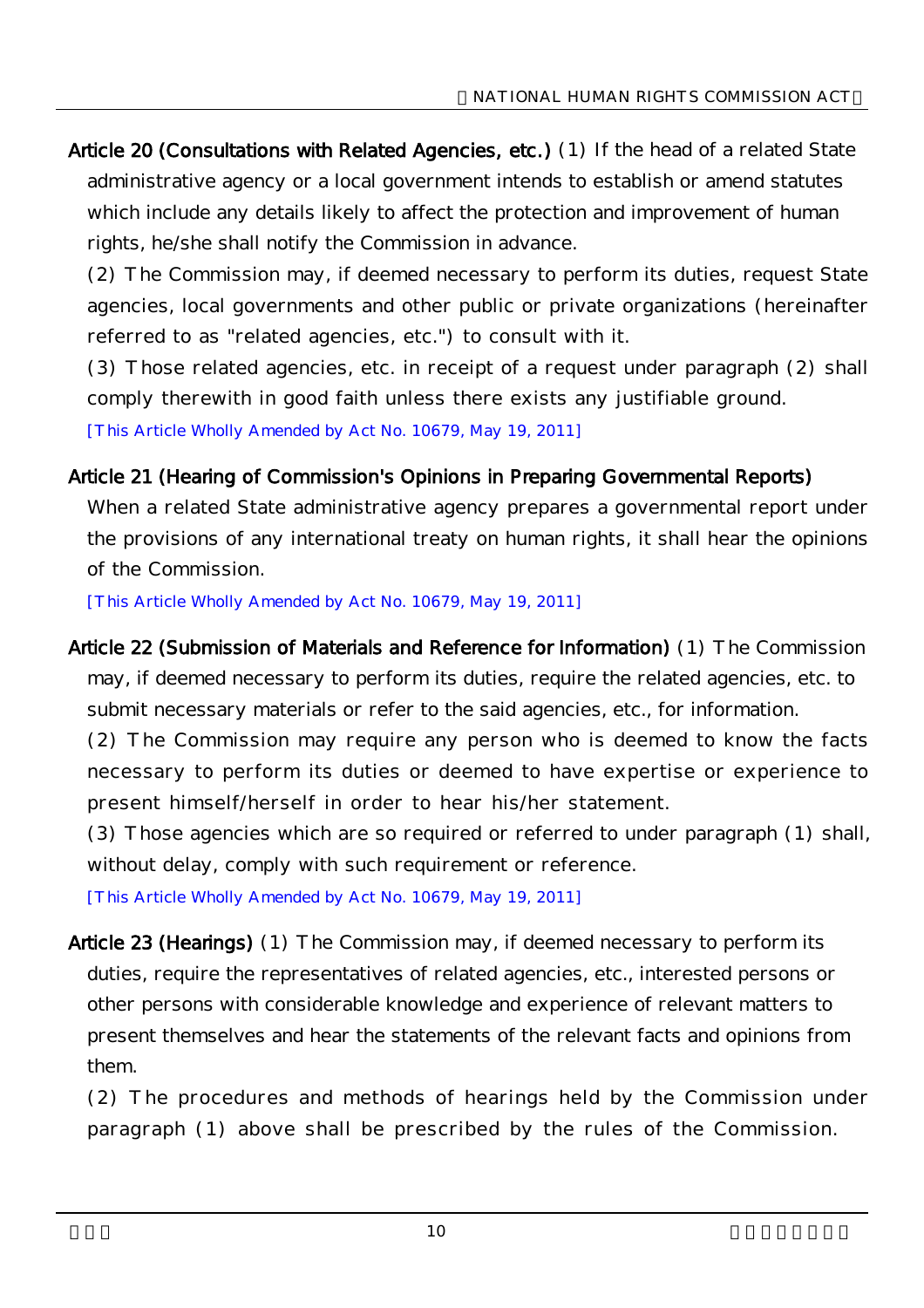#### [This Article Wholly Amended by Act No. 10679, May 19, 2011]

Article 24 (Visits and Investigation of Facilities) (1)The Commission (including the standing committee and subcommittees; hereinafter the same shall apply in this Article) may, if deemed necessary, visit a confinement or caring facility to make an investigation by its resolution.

(2) A commissioner who visits and investigates under paragraph (1) may be accompanied by staff members of the Commission and experts who are deemed necessary to perform his/her duties, and may designate detailed matters and delegate the investigation on the said matters to them. In such cases, the delegated expert for such investigation shall be accompanied by of staff members of the Commission.

(3) A commissioner, a staff member of the Commission or an expert who visits and investigates under paragraph (2) (hereafter referred to as "commissioner, etc." in this Article) shall show interested persons an identification card verifying his/her authority to do so, and the head or the administrator of a confinement or caring facility subject to visit and investigation by the commissioner, etc., shall immediately provide convenience necessary for such visit and investigation.

(4) A commissioner, etc., who visits and investigates under paragraph (2) may hold an interview with staff members or internees (hereinafter referred to as "internees") of the relevant confinement or caring facility and also may have them present oral or written statements or opinions.

(5) A staff member of the relevant confinement or caring facility may be present at interviews with internees held by a commissioner, etc.: Provided, That it shall be prohibited to record the content of the said interviews.

(6) Other necessary matters for the procedures and methods of visit to and investigation into a confinement or caring facility shall be prescribed by Presidential Decree.

[This Article Wholly Amended by Act No. 10679, May 19, 2011]

## Article 25 (Recommendation of Improvement or Correction of Policies and Practices)

(1) The Commission may, if deemed necessary to protect and improve human rights, recommend related agencies, etc., to improve or correct specific policies and practices, or present opinions thereon.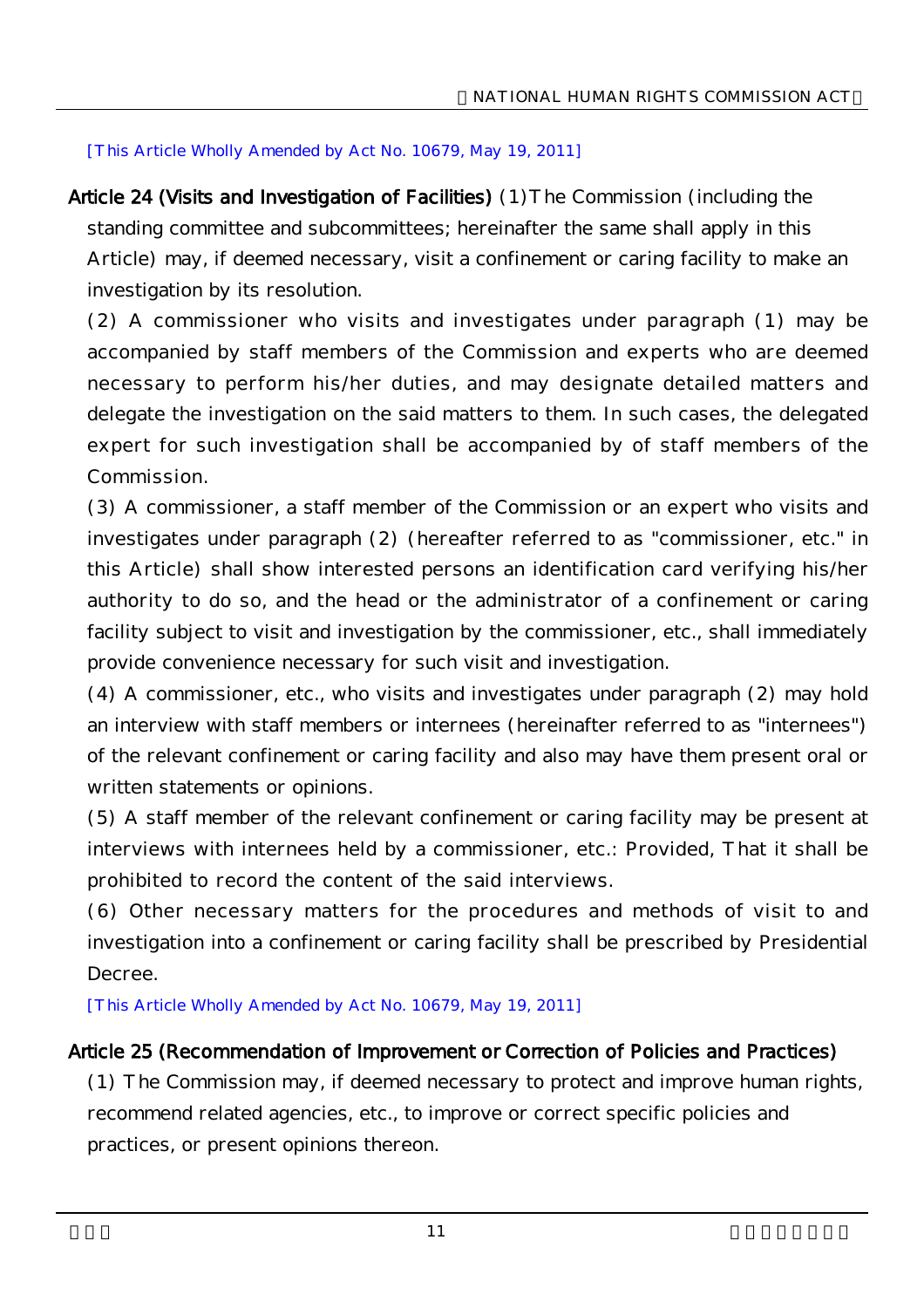(2) The heads of related agencies, etc., receiving any recommendations under paragraph (1) shall respect and endeavor to implement the said recommendations. (3) The heads of related agencies, etc., who receive any recommendation under paragraph (1) shall notify the Commission of a plan to implement such recommendation within 90 days from the date on which the recommendation is received.<Amended by Act No. 11413, Mar. 21, 2012>

(4) Where the heads of related agencies, etc., who has received any recommendation under paragraph (1) fail to implement such recommendation, they shall notify the Commission of the reasons.<Newly Inserted by Act No. 11413, Mar. 21, 2012>

(5) The Commission may, if deemed necessary, announce publicly its recommendations and opinions under paragraph (1) and the details notified by the heads of related agencies, etc., who has received any recommendations under paragraph (4).<Amended by Act No. 11413, Mar. 21, 2012> [This Article Wholly Amended by Act No. 10679, May 19, 2011]

Article 26 (Education and Promotion of Human Rights) (1) The Commission shall conduct education and promotional activities necessary to awaken and enhance everyone's awareness of human rights.

(2) The Commission may consult with the Minister of Education in order for human rights-related content to be included in the curricula of schools under Article 23 of the Elementary and Secondary Education Act. < Amended by Act No. 11690, Mar. 23, 2013>

(3) The Commission may consult with the heads of schools established under Article 2 of the Higher Education Act on necessary matters for the development of human rights education and research on human rights.

(4) The Commission may consult with the heads of State agencies or local governments in order for human rights-related content to be included in employment or promotion examinations, and training or education courses, for public officials.

(5) The Commission may, in consultation with the heads of research institutions or the Research Council established under Articles 8 and 18 of the Act on the Establishment, Operation and Fostering of Government-Funded Research Institutes Etc. and Articles 8 and 18 of the Act on the Establishment, Operation and Fostering of Government-Funded Science and Technology Research Institutions Etc., request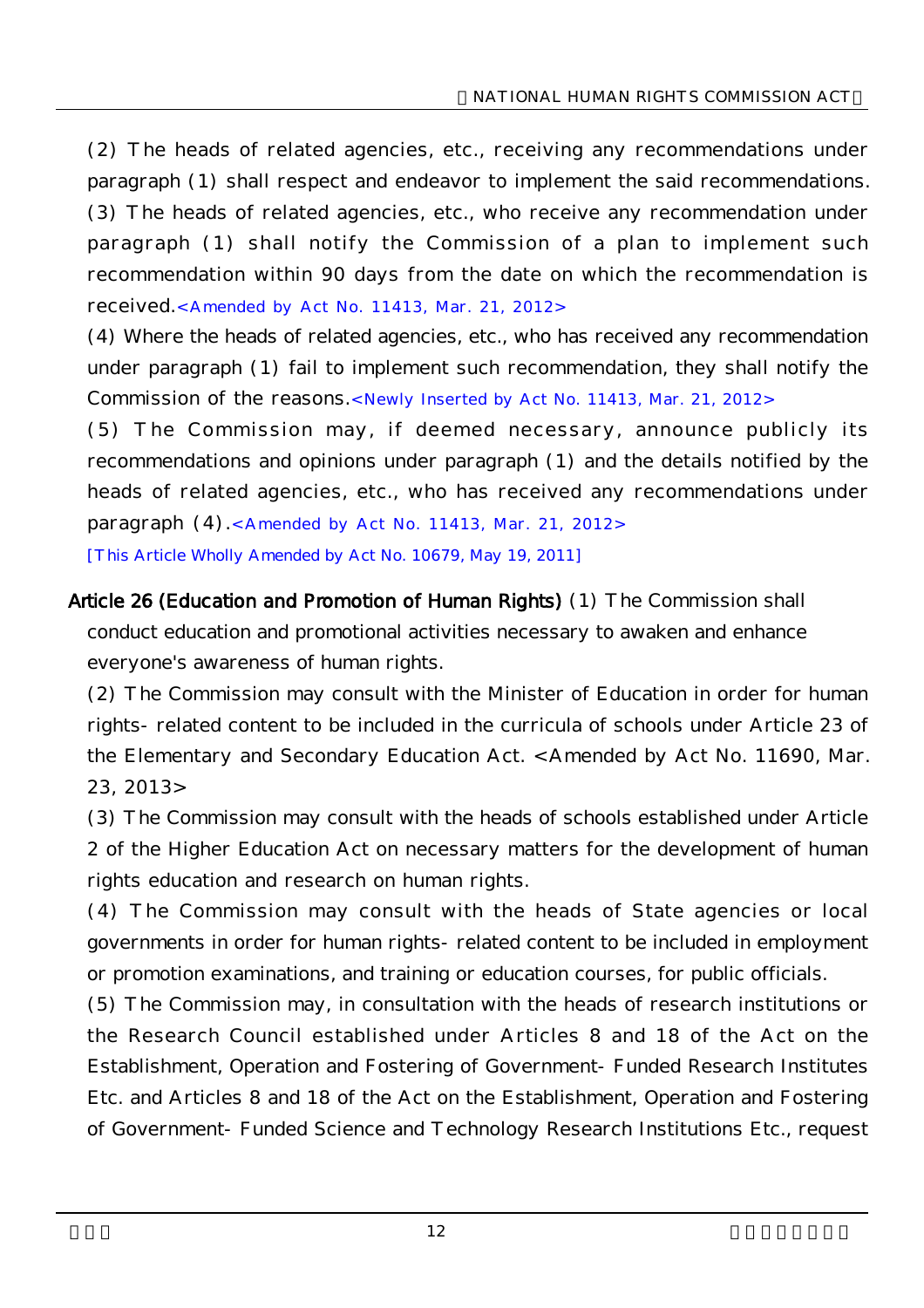research on human rights from such research institutions or Research Council, or jointly carry out such research with them.

(6) The Commission may recommend the heads of lifelong education organizations under subparagraph 2 of Article 2 of the Lifelong Education Act to include human rights-related details in their education programs.

[This Article Wholly Amended by Act No. 10679, May 19, 2011]

Article 27 (Human Rights Library) (1) The Commission may establish the Human Rights Library. <Amended by Act No. 11413, Mar. 21, 2012>

(2) The Human Rights Library shall collect, arrange and preserve domestic and foreign information and data concerning human rights, and may provide them to the public.<Amended by Act No. 11413, Mar. 21, 2012>

(3) Deleted.<by Act No. 11413, Mar. 21, 2012>

(4) Necessary matters for the establishment and operation of the Human Rights Library shall be prescribed by the rules of the Commission.<Amended by Act No. 11413, Mar. 21, 2012>

[This Article Wholly Amended by Act No. 10679, May 19, 2011]

Article 28 (Presentation of Opinions to Courts and Constitutional Court) (1) Where proceedings liable to affect the protection and improvement of human rights are pending, the Commission may, if requested by a court or the Constitutional Court or if deemed necessary by the Commission, present its opinions on de jure matters to the competent division of the court or the Constitutional Court.

(2) Where proceedings with respect to a case investigated or dealt with by the Commission under the provisions of Chapter IV are pending, it may, if requested by a court or the Constitutional Court or if deemed necessary by the Commission, present its opinions on de facto and de jure matters to the competent division of the court or the Constitutional Court.

[This Article Wholly Amended by Act No. 10679, May 19, 2011]

Article 29 (Preparation, etc. of Reports) (1) The Commission shall prepare an annual report on its activities for the preceding year, the human rights situation and improvement measures and shall report thereon to the President of the Republic of Korea and the National Assembly.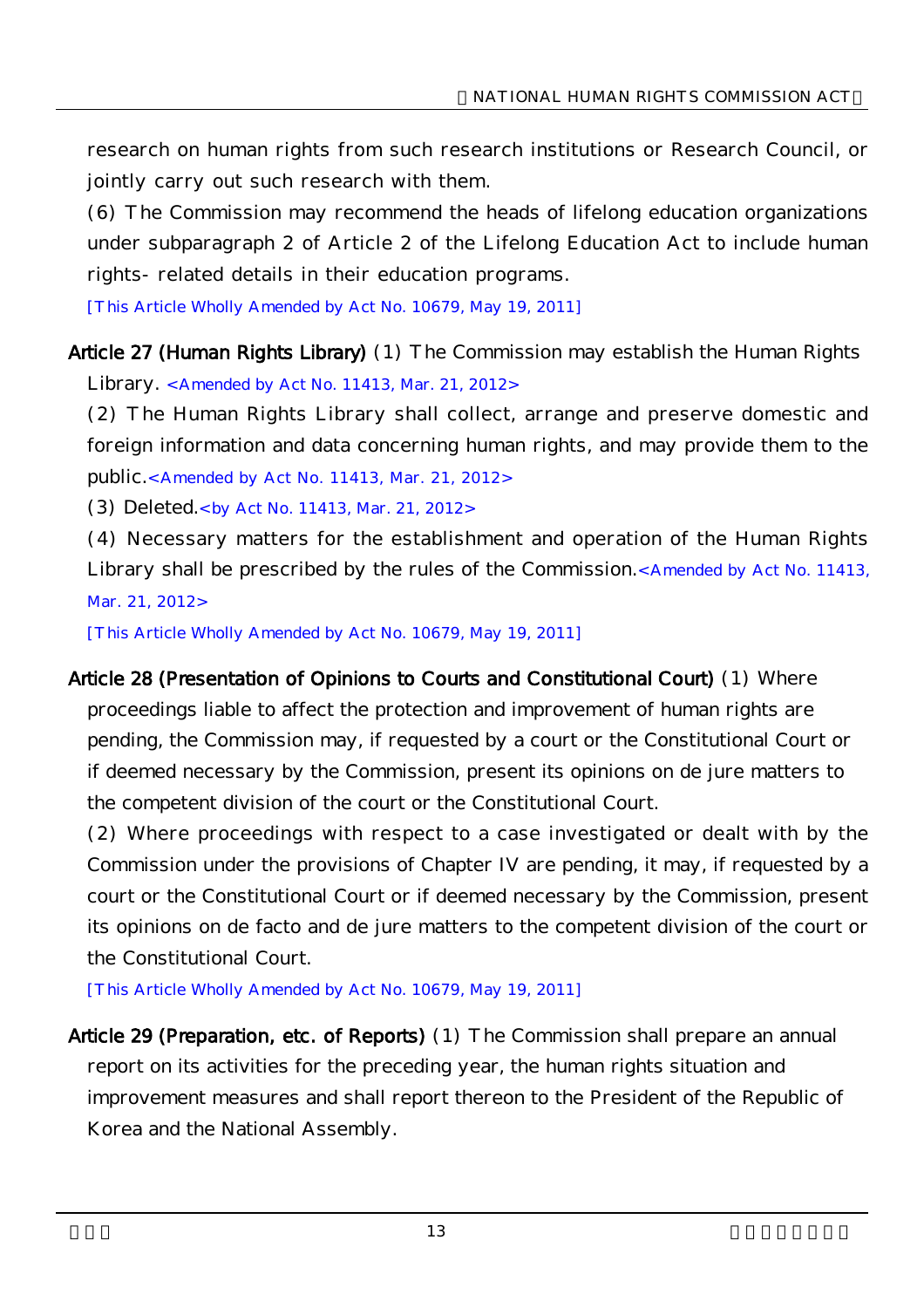(2) Except for a report under paragraph (1), the Commission may, if deemed necessary, make any other special report to the President of the Republic of Korea and the National Assembly.

(3) Related agencies, etc. may present to the Commission their opinions on a report made under paragraphs (1) and (2) as well as the results of measures which they have already taken or the plans for measures to be taken.

(4) The Commission shall make available a report under paragraphs (1) and (2) to the public: Provided, That any matter which requires confidentiality on the ground of national security, or protection of honor or privacy of an individual, or any matter of which disclosure is restrained by any other Act, may not be made public.

[This Article Wholly Amended by Act No. 10679, May 19, 2011]

# CHAPTER IV INVESTIGATION OF VIOLATIONS OF HUMAN RIGHTS AND DISCRIMINATORY ACTS, AND REMEDY THEREFOR

- Article 30 (Matters Subject to Investigation by Commission) (1) In any of the following cases, a person who has suffered from a violation of human rights or been discriminated against, (hereinafter referred to as "victim") or any other person or organization that is aware of such violation or discrimination, may file a petition to the Commission: <Amended by Act No. 10679, May 19, 2011; Act No. 11413, Mar. 21, 2012>
	- 1. Where any of the human rights guaranteed in Articles 10 through 22 of the Constitution has been violated or a discriminatory act has been committed in connection with the performance of duties (excluding legislation by the National Assembly and trials by a court or the Constitutional Court) by a State agency, a local government, a school established by Article 2 of the Elementary and Secondary Education Act, Article 2 of the Higher Education Act, and other Acts, a public service-related organization pursuant to Article 3-2 (1) of the Public Service Ethics Act, or a confinement or caring facility;
	- 2. Where a discriminatory act has been committed by a juristic person, an organization or a private individual.
	- (2) Deleted.<by Act No. 7651, Jul. 29, 2005>

(3) Even if any petition under paragraph (1) is not filed, the Commission may, ex officio, initiate an investigation when it deems that there exists a reasonable ground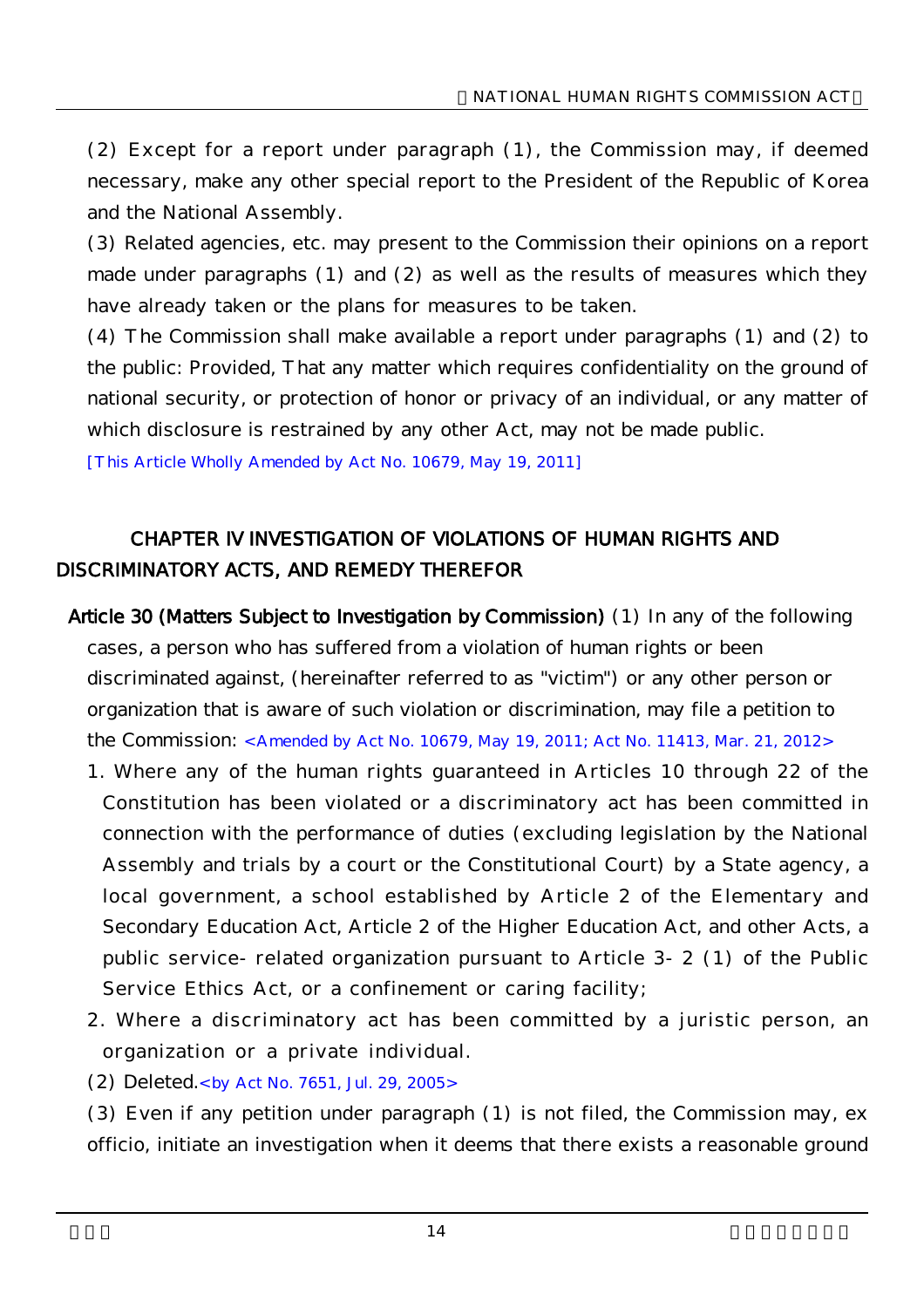for believing that a violation of human rights or a discriminatory act exists and that such violation or act is serious.<Amended by Act No. 10679, May 19, 2011>

(4) Necessary matters concerning the procedures and methods to petition under paragraph (1) shall be prescribed by the rules of the Commission.<Amended by Act No. 10679, May 19, 2011>

#### Article 31 (Guarantee of Petition Rights of Internees at Confinement or Caring Facilities)

(1) If an internee of any relevant confinement or caring facility intends to file a petition to the Commission, a public official or a staff member belonging to the said facility (hereinafter referred to as "public official concerned, etc.") shall immediately afford the internee a reasonable time, place and convenience necessary to prepare the written petition.

(2) Where any internee intends to file a petition in the presence of a commissioner or a staff member of the Commission, a public official concerned, etc., shall immediately notify the Commission of such intention.

(3) A public official concerned, etc., shall immediately send the written petition which is prepared by an internee under paragraph (1) to the Commission and deliver the certificate of the document receipt which is issued by the Commission to the internee. A document verifying the notification under paragraph (2) and a document stating a fixed interview date, which are issued by the Commission shall be delivered immediately to the said internee who intends to file a petition.

(4) Where the Commission is notified under paragraph (2) or deems that there exists any reasonable ground that an internee truly intends to file a petition, it shall have a commissioner or a staff member of the Commission visit the relevant confinement or caring facility to receive an oral or written petition from the said internee. In such cases, the commissioner or staff member of the Commission who receives the petition shall immediately prepare a document verifying such receipt and deliver that document to the same internee.

(5) With respect to visits to a confinement or caring facility and the receipt of petitions by commissioners or staff members of the Commission under paragraph (4) above, Article 24 (3) and (4) of this Act shall apply mutatis mutandis.

(6) No staff member of the relevant confinement or caring facility shall participate in an interview which a commissioner or staff member of the Commission holds with an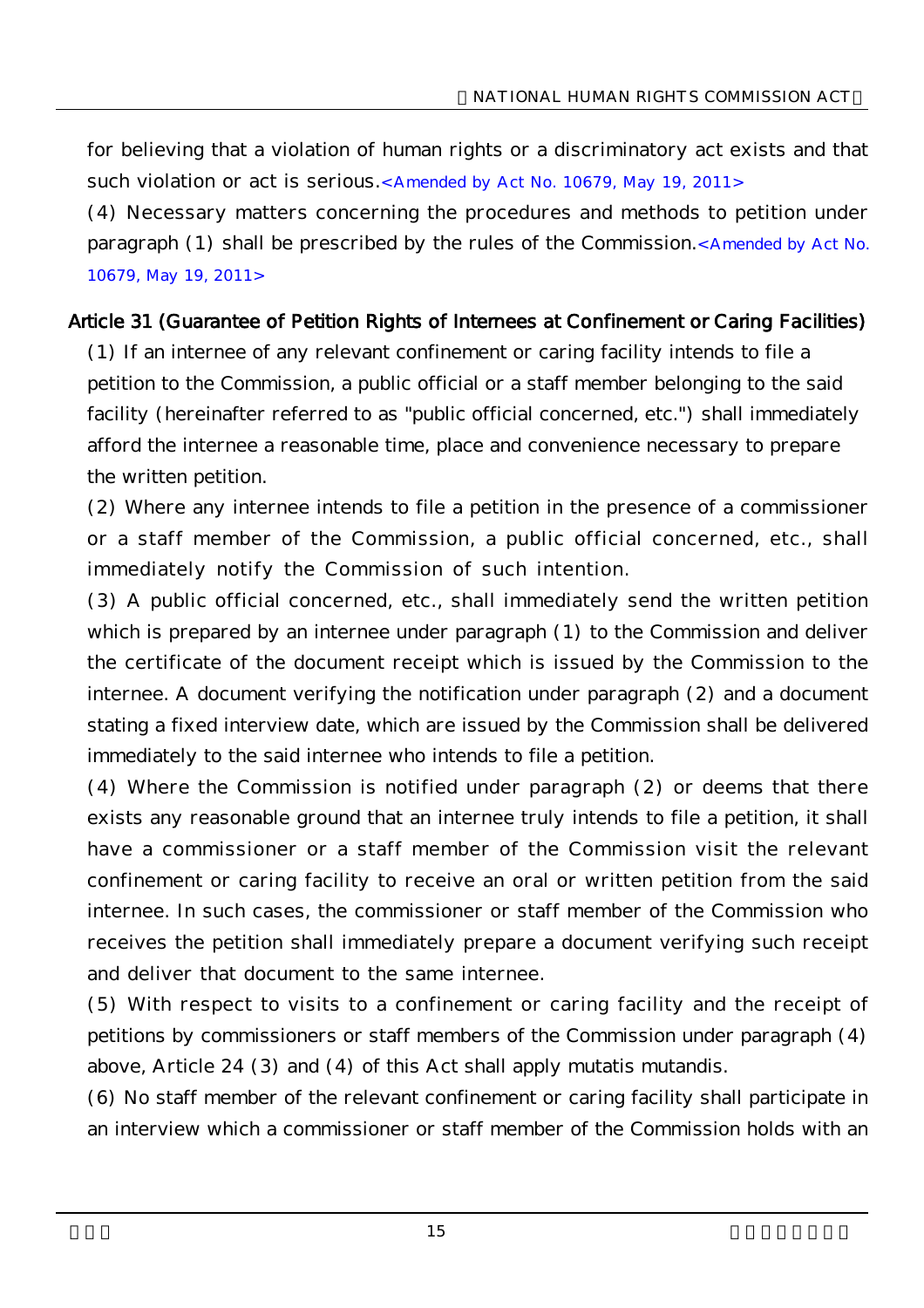internee who has filed a petition (including any internee who intends to do so), or shall hear or record the content of such interview: Provided, That the said staff may watch the internee at a distance of visibility.

(7) No public official concerned, etc. shall peruse a petition or written document prepared by an internee for the purpose of presentation thereof to the Commission. (8) Measures which a confinement or caring facility shall take to guarantee the free preparation and presentation of a petition by an internee and other necessary procedures and methods, shall be prescribed by Presidential Decree.

[This Article Wholly Amended by Act No. 10679, May 19, 2011]

- Article 32 (Rejection of Petition, etc.) (1) The Commission shall reject a petition which falls under any of the following subparagraphs:
	- 1. Where the content of the said petition does not fall under the scope of matters subject to the investigation of the Commission;
	- 2. Where the content of the said petition is deemed manifestly false or ill-founded;
	- 3. Where the said petition is filed by any person other than a victim, and it is manifest that the victim does not want an investigation;
	- 4. Where the said petition is filed after one or more years have elapsed since the fact causing the petition occurred: Provided, That this shall not apply to any case in which the prosecution or civil prescription with respect to such fact has not been completed and which the Commission determines to investigate;
	- 5. Where the trial at a court or the Constitutional Court, the criminal investigation by an investigation agency or the procedures for remedies for infringement of rights under any other Act are in progress or terminated with respect to the fact causing the petition, at the time when the said petition is filed to the Commission: Provided, That this shall not apply where the Commission receives a petition against cases identical with those falling under crimes of Articles 123 through 125 of the Criminal Act which are being recognized and investigated by the investigation agency;
	- 6. Where the said petition is filed under any pseudonym or anonym;
	- 7. Where the Commission deems it improper to investigate the said petition;
	- 8. Where the said petition is withdrawn by the petitioner;
	- 9. Where the said petition is re-filed against the fact identical with any other petition which has already been dismissed by the Commission;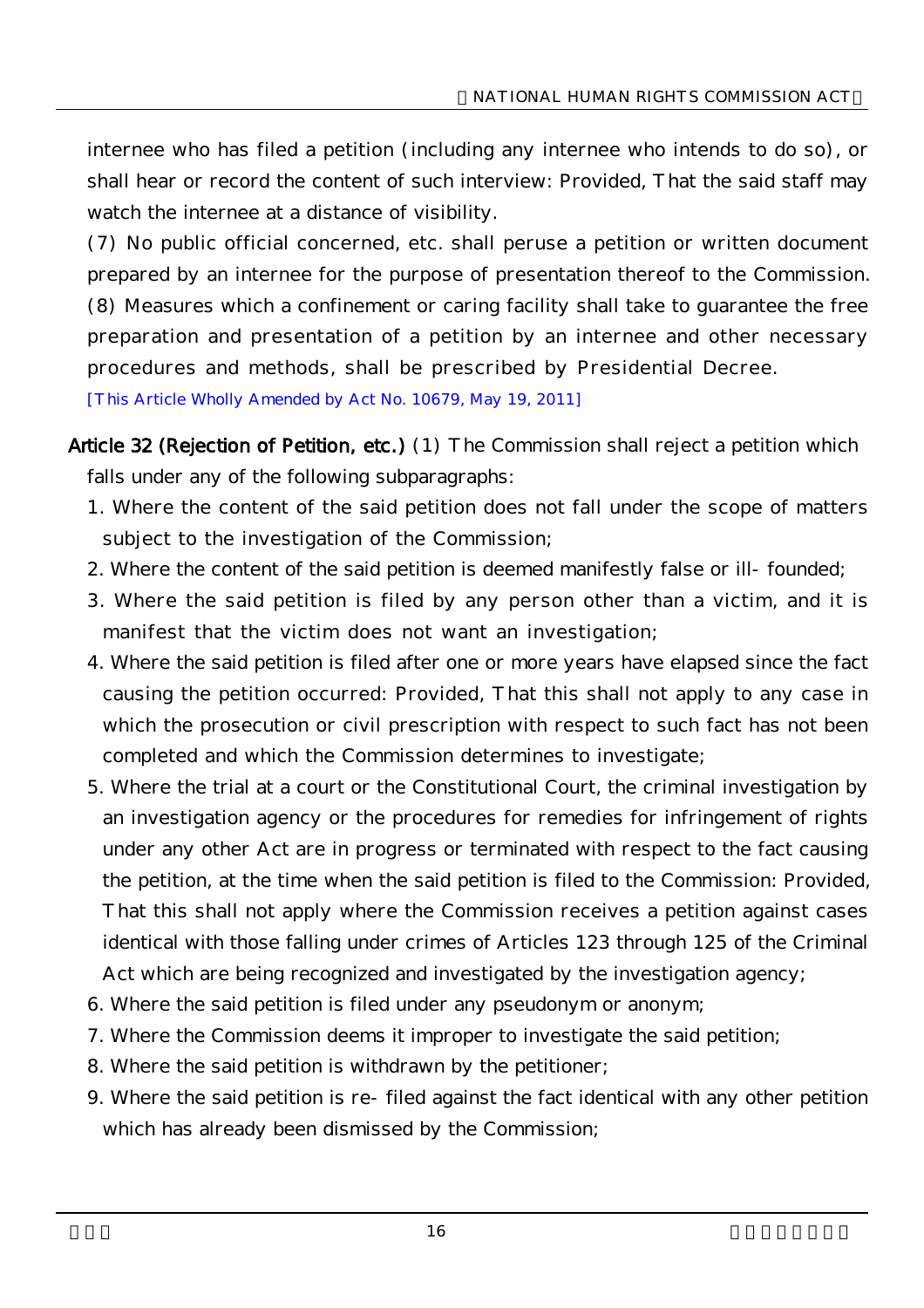10. Where the purport of the said petition is contrary to the final judgment of a court or a decision of the Constitutional Court on the fact causing the petition.

(2) Where the Commission rejects a petition under paragraph (1), it may, if deemed necessary, deliver such petition to related agencies, etc. In such cases, the related agencies, etc., to which the petition is delivered shall, if requested by the Commission, inform the Commission of the results of treatment thereof without delay.

(3) The Commission may, even after initiating an investigation on a petition, reject the petition if it corresponds to a case referred to in any subparagraph of paragraph (1).

(4) Where the Commission rejects or delivers a petition, it shall, without delay, notify the petitioner by specifying the reasons therefor.

(5) Where the Commission notifies a petitioner under paragraph (4), the Commission may, if deemed necessary, advise the relevant victim or the petitioner on the procedures and measures for the relief of his/her infringed rights.

[This Article Wholly Amended by Act No. 10679, May 19, 2011]

Article 33 (Procedures for Other Remedies and Transfer) (1) Where the Commission deems that the petitioner manifestly intends to file a petition to any other competent State agency, as prescribed by any other Act, it shall transfer such petition to the said State agency without delay.

(2) Where the Commission initiates an investigation on a petition under Article 30 (1), and then a criminal investigation on any case identical with the fact causing the petition is initiated by other petition or accusation of the relevant victim, the Commission shall transfer such petition to the competent investigation agency. (3) Where the Commission transfers a petition under paragraphs (1) and (2), it shall inform the petitioner of the content thereof without delay, and the State agency to which such petition is transferred shall notify the Commission of the results of treatment of such petition upon request by of the Commission.

[This Article Wholly Amended by Act No. 10679, May 19, 2011]

## Article 34 (Cooperation between Investigation Agency and Commission) (1) Where

there exists any reasonable ground that the fact causing a petition corresponds to a Criminal act and it is deemed that there exists a necessity either for preventing the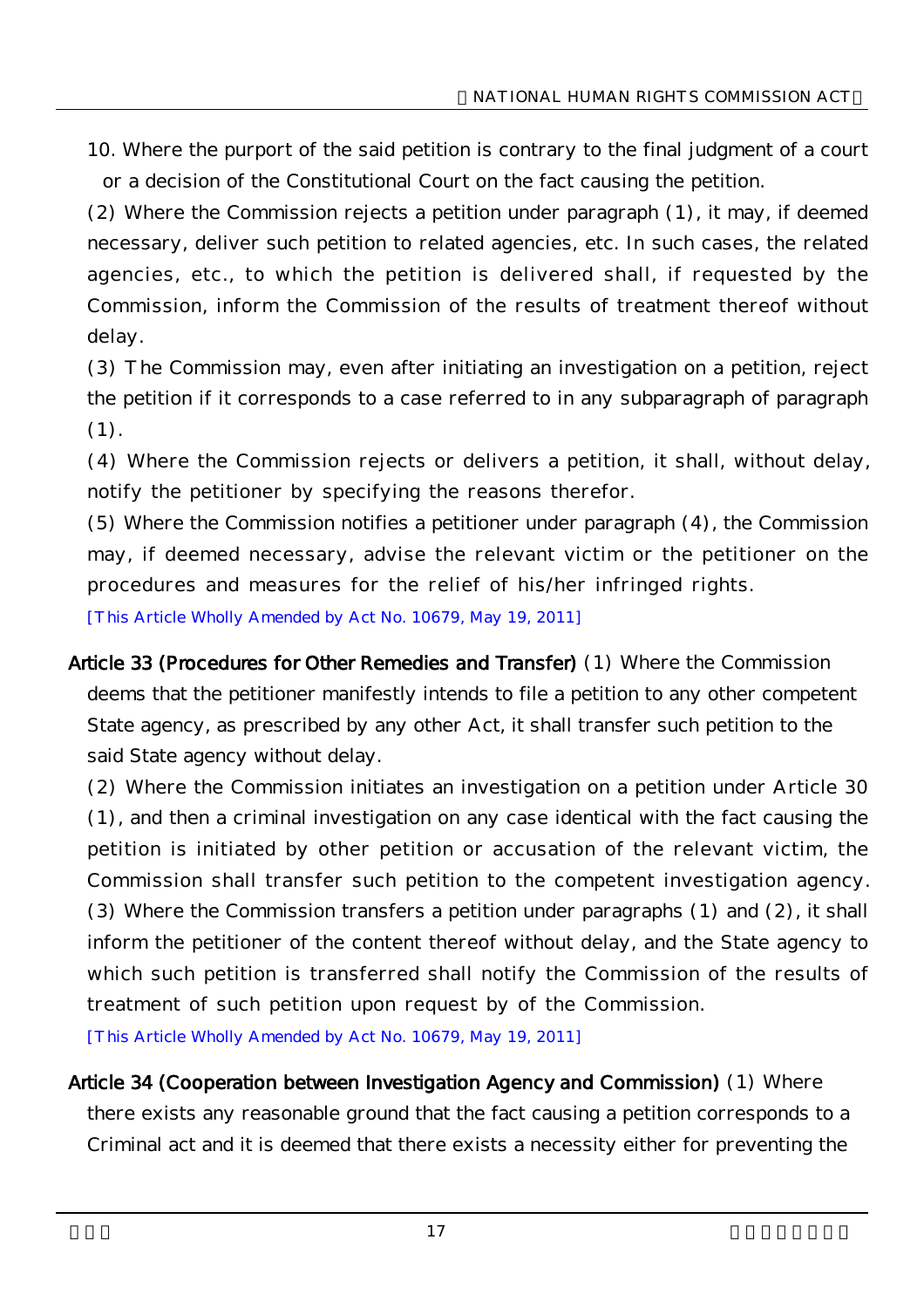suspect from escaping or destroying evidence, or for securing evidence, the Commission may request the Prosecutor General or the head of the competent investigation agency to initiate an investigation as well as to take necessary measures.

(2) The Prosecutor General or the head of the competent investigation agency who receives a request under paragraph (1) shall, without delay, inform the Commission of the results of measures taken by him/her.

[This Article Wholly Amended by Act No. 10679, May 19, 2011]

Article 35 (Limit to Purpose of Investigation) (1) The Commission shall endeavor not to impede the performance of functions of State agencies in the course of its investigation.

(2) The Commission shall not carry out an investigation for the purpose of infringing on the privacy of any individual or unduly participating either in pending proceedings or in prosecution for any case of which the investigation is in progress.

[This Article Wholly Amended by Act No. 10679, May 19, 2011]

- Article 36 (Methods of Investigation) (1) The Commission may investigate petitions by methods as prescribed in the following subparagraphs:
	- 1. To require a petitioner, a victim or a respondent (hereinafter referred to as "the party") or an interested person to present himself or herself, hear statements or submit a written statement;
	- 2. To require the party, an interested person or a related agency, etc., to submit such materials as deemed related to matters subject to investigation;
	- 3. To carry out a field examination or appraisal of any such place, facility or material as deemed related to matters subject to investigation;
	- 4. To refer to the party, an interested person or a related agency, etc., for such fact or information as deemed related to matters subject to investigation.

(2) The Commission may, if deemed necessary for an investigation, have a commissioner or a staff member of the Commission visit any relevant place or facility to carry out a field examination or appraisal of any such place or facility or other materials. In such cases, the Commission may require the party or a related person to present himself/herself at such place or facility and hear statements.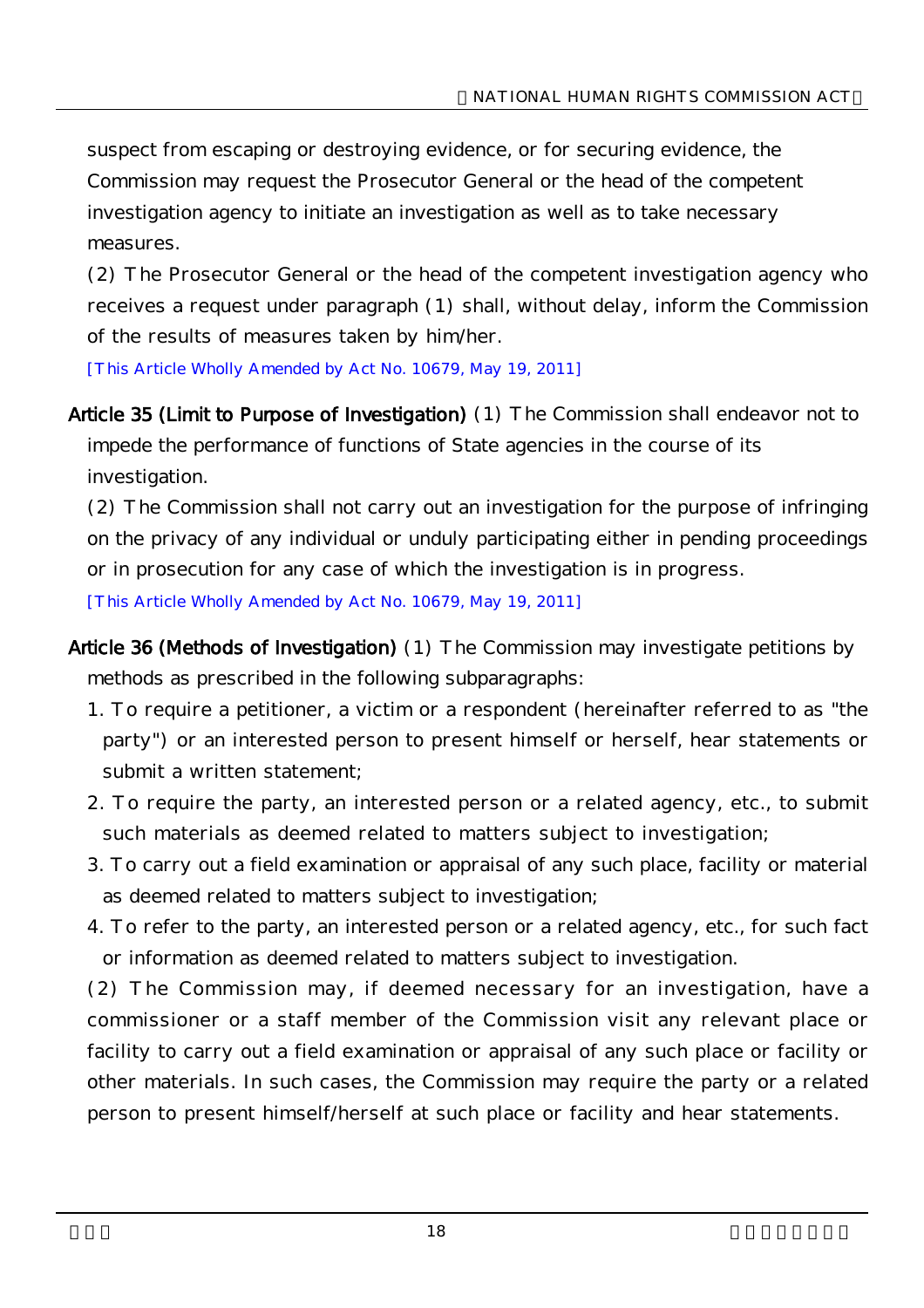(3) Any person required to submit a written statement under paragraph (1) 1 shall submit it within 14 days.

(4) The presence of a respondent under paragraphs (1) and (2) above may be required only where it is impracticable to judge the relevant case by his/ her written statement because he/she is the very person who violates human rights or commits a discriminatory act and there exists any reasonable ground that a violation of human rights or a discriminatory act under Article 30 (1) is deemed to have occurred.

(5) A commissioner or a staff member of the Commission who carries out an investigation under paragraph (2) may require the head or the staff member managing the relevant place or facility to submit necessary materials or articles. (6) A commissioner or a staff member of the Commission who carries out an investigation under paragraph (2) shall carry an identification card indicating his/her authority and show it to the head or the staff member managing the relevant place or facility.

(7) Where the Commission requires the submission of relevant materials or articles or intends to carry out a field examination or appraisal of the said materials, articles or relevant facilities, the head of any related State agency may reject such submission, inspection or appraisal by clearly explaining to the Commission that those materials, articles or facilities fall under any of the following subparagraphs. In such cases, the Commission may require the ascertainment of necessary matters of the said head, who shall, in turn, comply with such requirement in good faith:

- 1. State confidentiality liable to have any substantial effect on State security or diplomatic relations;
- 2. Any such case as deemed to be liable to present a serious obstacle to any criminal investigation or pending trial.

[This Article Wholly Amended by Act No. 10679, May 19, 2011]

Article 37 (Authority to Interrogate or Inspect) (1) If the Commission intends to know about either the place where there are materials, etc., necessary for an investigation under Article 36 or related persons, it may interrogate a person who has any reasonable ground for believing that he/she knows the content thereof or inspect the documents and other articles in which there exists any reasonable ground that they include such content.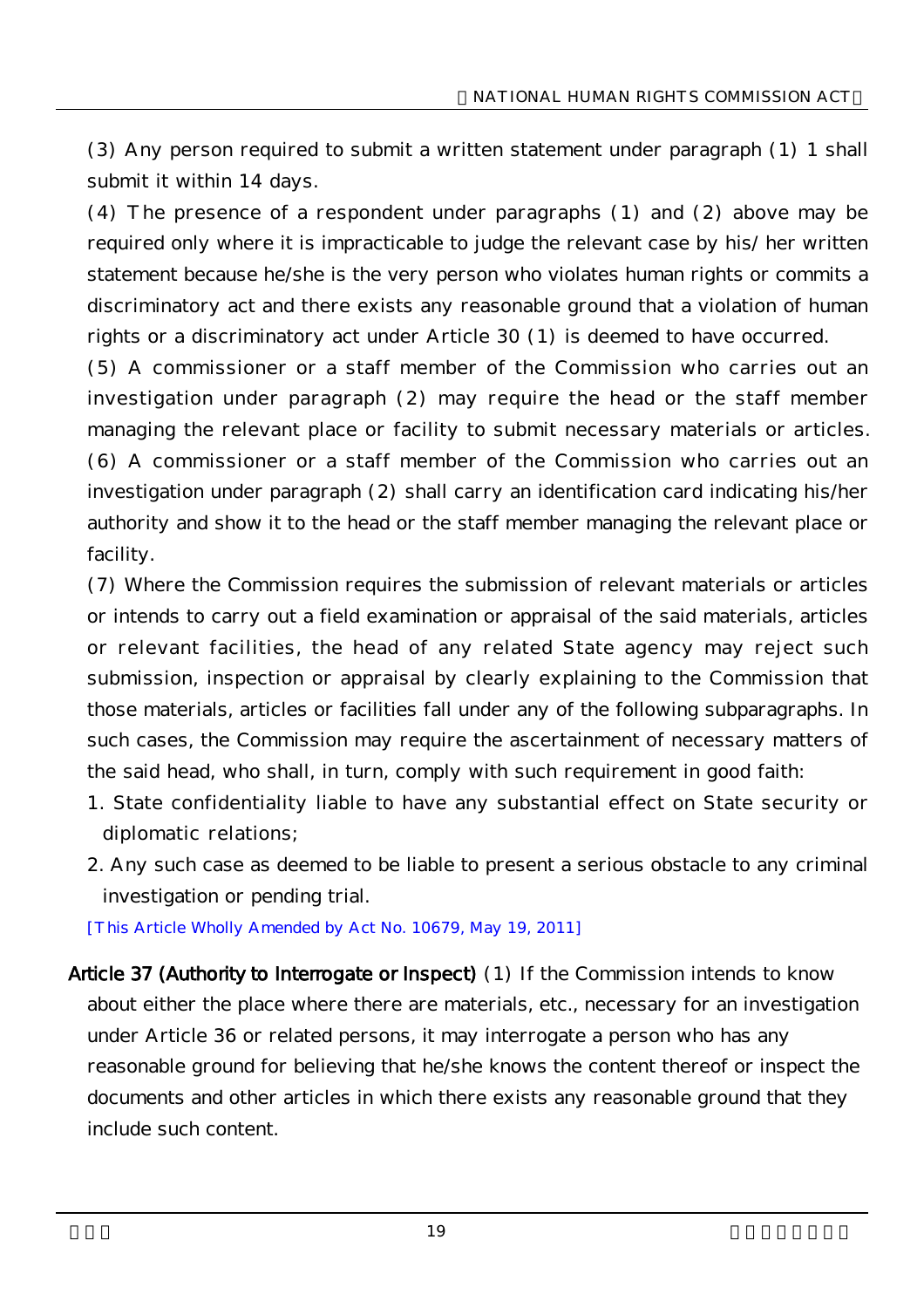(2) The provisions of Article 36 (5) through (7) shall apply mutatis mutandis for the purpose of paragraph (1) of this Article.

[This Article Wholly Amended by Act No. 10679, May 19, 2011]

- Article 38 (Exclusion, etc., of Commissioners) (1) Any commissioner (including any member of the mediation committee under Article 41: hereafter the same shall apply in this Article)who corresponds to any of the following subparagraphs shall be excluded from deliberation and resolution on a petition:
	- 1. Where the commissioner or any person who is or was his/her spouse is the party of the relevant petition or the joint holder of any rights or joint obligor of any duties with the said party in regard to the relevant petition;
	- 2. Where the commissioner is or was a blood relative of the party of the relevant petition;
	- 3. Where the commissioner has testified or appraised the relevant petition;
	- 4. Where the commissioner participates or participated in the relevant petition as an agent of the party;
	- 5. Where the commissioner has participated in any criminal investigation or trial with respect to the relevant petition or relief procedures under any other Act.

(2) Where there exist circumstances wherein the participation of a commissioner would prejudice the fairness of deliberation and resolution, the party may file an application to the chairperson of the Commission to recuse such commissioner, and the chairperson of the Commission shall, in turn, make a decision thereon without referring the request to the Commission for resolution: Provided, That if it is inadequate that the chairperson of the Commission makes the decision, the said request shall be referred to the Commission for the resolution.

(3) Any commissioner may voluntarily recuse himself/herself from deliberation and resolution on the relevant petition, where he/she falls under either any of the subparagraphs of paragraph  $(1)$  or paragraph  $(2)$ .

[This Article Wholly Amended by Act No. 10679, May 19, 2011]

Article 39 (Dismissal of Petition) (1) The Commission shall dismiss a petition if the content thereof turns out to fall under any of the following subparagraphs as a result of investigation: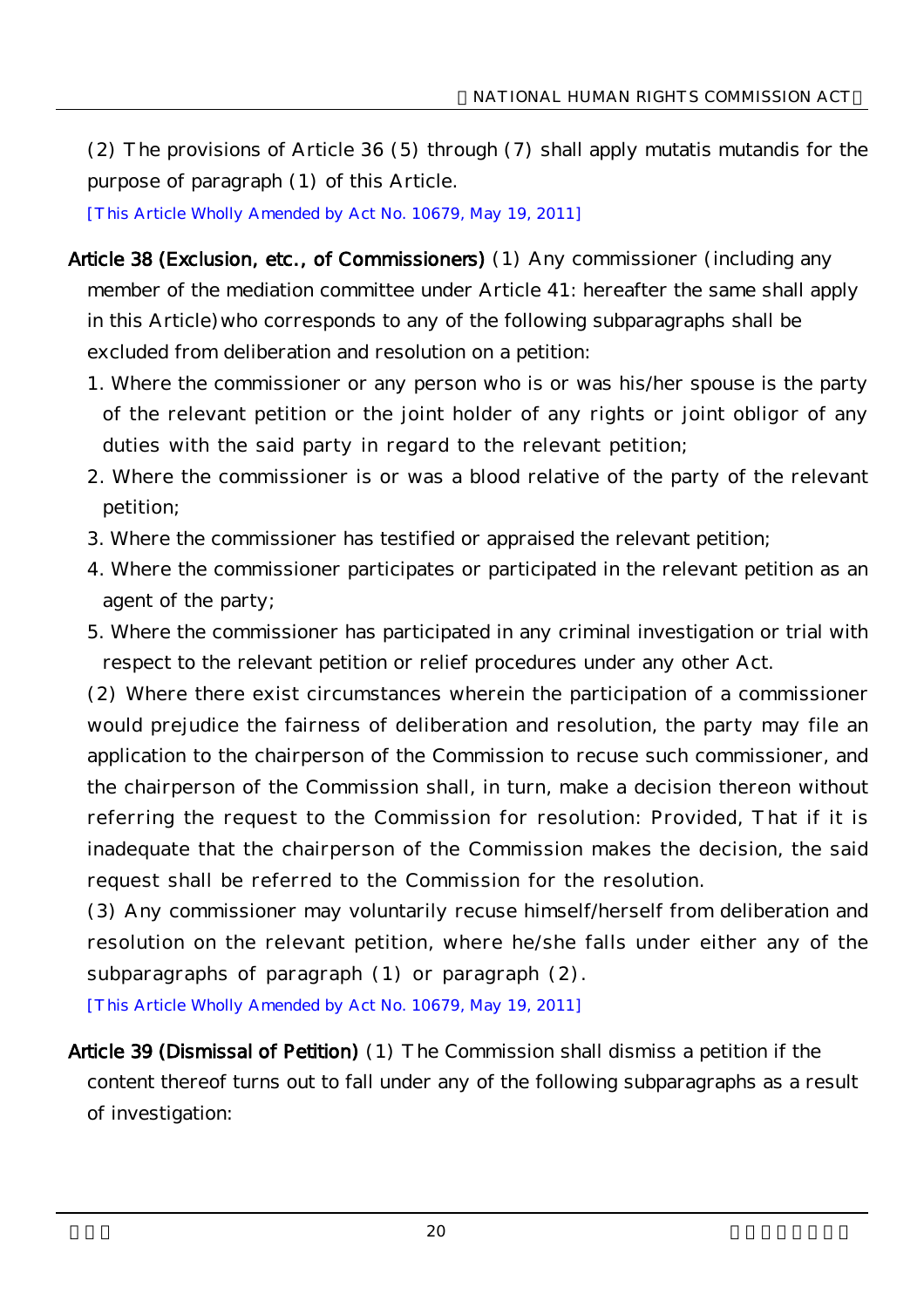- 1. Where it is evident that the content of the petition is not true, or there is no objective proof that it is true;
- 2. Where it does not correspond to a violation of human rights or a discriminatory act pursuant to Article 30 (1) as a result of investigation;
- 3. Where it is deemed that any further remedy is not required because the damage related to the petition has already been recovered.

(2) The Commission shall, if dismissing a petition, inform the party concerned of the result of such dismissal and grounds therefor.

[This Article Wholly Amended by Act No. 10679, May 19, 2011]

#### Article 40 (Recommendations on Agreement)

With respect to any petition of which the investigation is in progress or has been completed, the Commission may propose a remedy necessary for the fair resolution of the case concerning the petition and offer recommendations on agreement to the party.

[This Article Wholly Amended by Act No. 10679, May 19, 2011]

#### Article 41 (Establishment and Composition of Mediation Committee) (1) There may

hereby be established a mediation committee for each category, such as sex, disability, etc., within the Commission to ensure the speedy and fair handling of conciliation.

(2) Members of the mediation committee (hereinafter referred to as "member of the mediation committee") shall be commissioned for each category by the chairperson from among the following persons:

- 1. A person who has expertise and experience relevant to the issues of human rights and has worked in a human rights-related field in a State agency or a private organization for ten years or more;
- 2. A person who has more than ten years of professional experience as a judge, a prosecutor, a military judge advocate or an attorney-in-law;
- 3. A person who has more than ten years of professional experience as an assistant professor or higher in an university or college or a publicly certified research institution.
- (3) A meeting of a mediation committee shall consist of the following persons: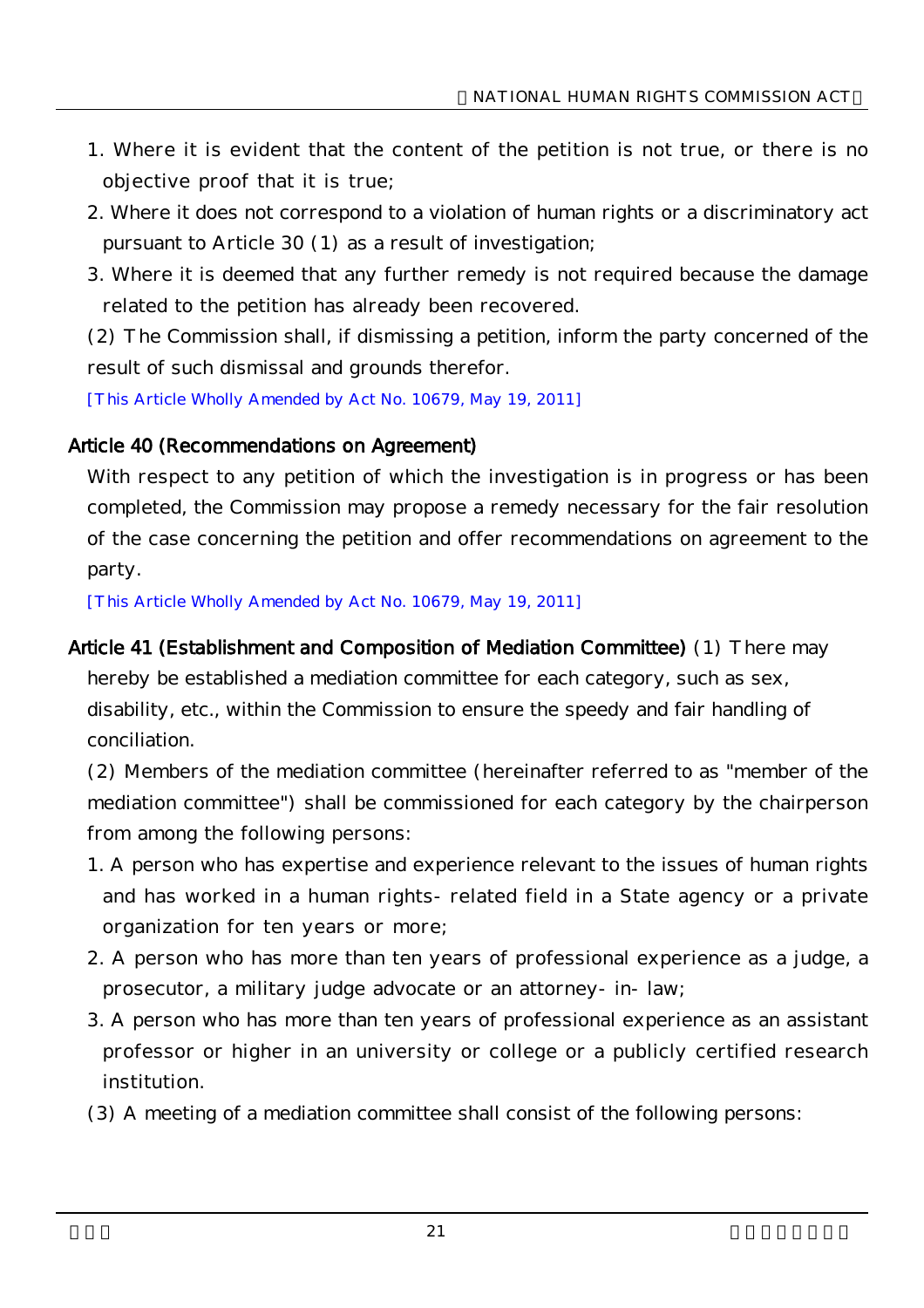- 1. One person designated by the chairperson at each meeting from among members of the mediation committee who are commissioners of the Commission;
- 2. Two persons designated by the chairperson at each meeting from among member of the mediation committee for each category under paragraph (2).

(4) Necessary matters concerning the commission and term of office of members of the mediation committee, the composition and operation of mediation committees and the procedures for mediation, etc., shall be prescribed by the rules of the Commission.

(5) With respect to matters concerning the procedures for mediation by the Commission, which are neither prescribed by this Act nor the rules of the Commission, the Judicial Conciliation of Civil Disputes Act shall apply mutatis mutandis.

[This Article Wholly Amended by Act No. 10679, May 19, 2011]

Article 42 (Mediation by Mediation Committee) (1) A mediation committee may initiate the procedure of conciliation regarding a petition submitted to a mediation committee upon the application of the party or ex officio on the case of a violation of human rights or a discriminatory act.

(2) Mediation shall be completed at the time when, after the procedures therefor are initiated, both parties state the compromised matters in mediation documents, and sign and seal such documents, and the competent mediation committee, in turn, ascertains no flaw of those documents.

(3) If both parties fail to reach an agreement during the course of mediation procedures, the competent mediation committee may make a decision in lieu of the mediation in order to fairly settle the case.

- (4) A decision in lieu of mediation may include any of the following:
- 1. Cessation of a violation of human rights or a discriminatory act subject to investigation;
- 2. Reinstatement, compensation for damage or other necessary remedies;
- 3. Measures necessary for the prevention of recurrence of the same or similar violation of human rights or discriminatory acts.

(5) If a mediation committee makes a decision in lieu of conciliation, it shall serve both parties with the written decision without delay.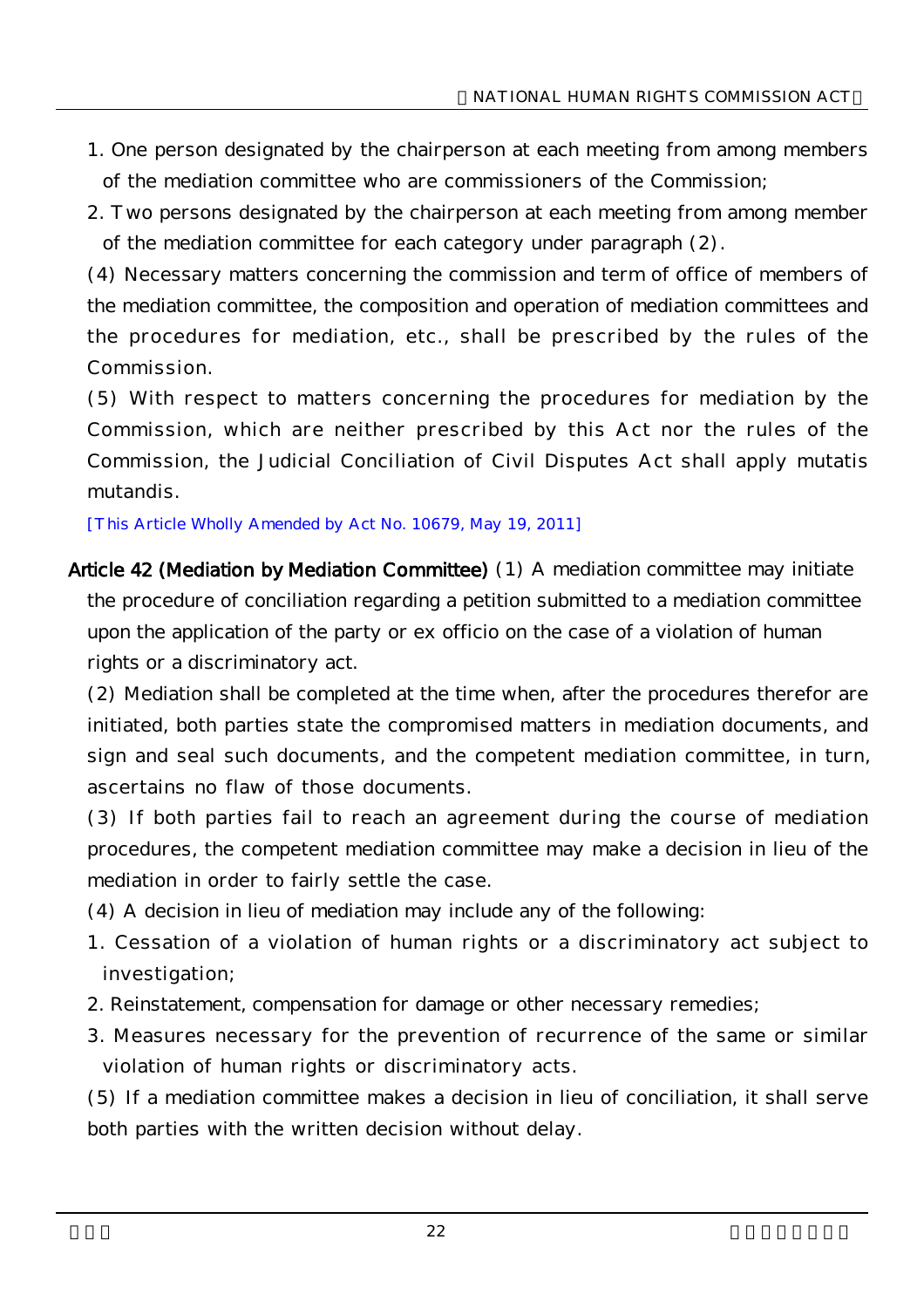(6) If any party fails to file a complaint within 14 days after he/she has been served with a written decision under paragraph (5), he/she shall be deemed to accept the mediation.

[This Article Wholly Amended by Act No. 10679, May 19, 2011]

#### Article 43 (Effect of Mediation by Mediation Committee)

A mediation under Article 42 (2) and a decision in lieu of mediation in case of no complaint under Article 42 (6) shall have the same effect as a settlement at court. [This Article Wholly Amended by Act No. 10679, May 19, 2011]

Article 44 (Recommendation of Remedies, etc.) (1) If the Commission deems that there occurred any violation of human rights or discriminatory acts as a result of the investigation of any petition, it may recommend the respondent or the head of the institution or the organization to which he/she belongs or the supervisory institution thereof (hereinafter referred to as the "competent institution, etc.") to take the following measures: <Amended by Act No. 14028, Feb. 3, 2016>

1. Implementation of the remedies under the subparagraphs of Article 42 (4);

2. Rectification or improvement of any relevant statute, institution, policy or practice. (2) The provisions of Article 25 (2) through (5) shall apply mutatis mutandis to the head of the competent institution, etc., who has received a recommendation under paragraph (1).<Amended by Act No. 11413, Mar. 21, 2012> [This Article Wholly Amended by Act No. 10679, May 19, 2011]

#### Article 45 (Accusation and Recommendation of Disciplinary Action) (1) If the

Commission deems, as a result of the investigation of any petition, that the content of the petition corresponds to a criminal act against which a criminal punishment is required, it may file an accusation to the Prosecutor General: Provided, That where the accused is a member of military personnel or civilian personnel in the military, the accusation may be filed to the Chief of General Staff of the armed forces concerned or the Minister of National Defense.

(2) If it is deemed that there occurred any violation of human rights as a result of the investigation of any petition, the Commission may recommend a disciplinary action against the respondent or any other person responsible for the same violation to the head of the competent institution, etc.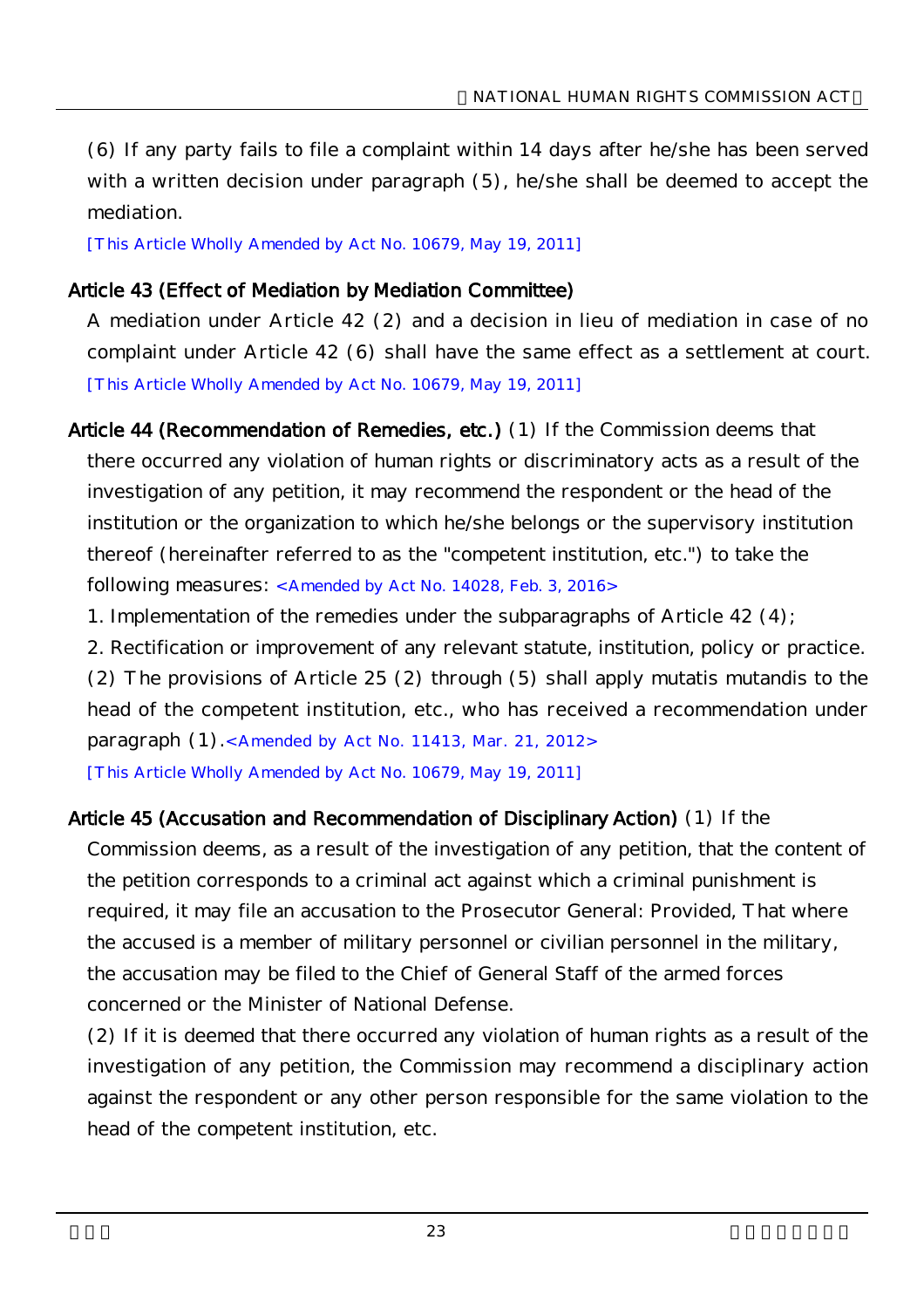(3) The Prosecutor General, the Chief of General Staff of the armed forces or the Minister of National Defense who has received an accusation under paragraph (1) shall terminate the criminal investigation within three months from the date on which he/she has been accused and notify the Commission of the results thereof: Provided, That he/she shall, if failing to do so within three months, clarify the reason therefor. (4) The head of the competent institution, etc. who has received a recommendation from the Commission under paragraph (2), shall respect the said recommendation and notify the Commission of the results thereof.

[This Article Wholly Amended by Act No. 10679, May 19, 2011]

Article 46 (Provision of Opportunities to State Opinions) (1) The Commission shall provide the respondent with an opportunity to state his/her opinion before making a recommendation or taking a measure under Article 44 or 45.

(2) In the case of paragraph (1), any party or any interested person may present verbal or written opinions or submit necessary materials to the Commission. [This Article Wholly Amended by Act No. 10679, May 19, 2011]

Article 47 (Request for Legal Aid for Victims) (1) The Commission may, if deemed necessary for the Commission's investigation or the securement of evidence or the recovery of rights of victims relating to any petition, request the Korea Legal Aid Corporation or any other institution to render legal aid to the said victims.

(2) No request for legal aid under paragraph (1) shall be made against the intent manifested by the relevant victim.

(3) Necessary matters concerning procedures, content and methods of legal aid under paragraph (1) shall be prescribed by the rules of the Commission. [This Article Wholly Amended by Act No. 10679, May 19, 2011]

Article 48 (Recommendation of Urgent Relief Measures) (1) After the Commission receives any petition, if it is deemed highly likely that any violation of human rights or a discriminatory act against a person subject to investigation is in progress and then it is deemed likely that any damage impracticable to recover where such violation or discrimination is left unattended, the Commission may recommend the respondent or the head of the competent institution, etc. to take measures falling under any of the following subparagraphs on the application by the petitioner or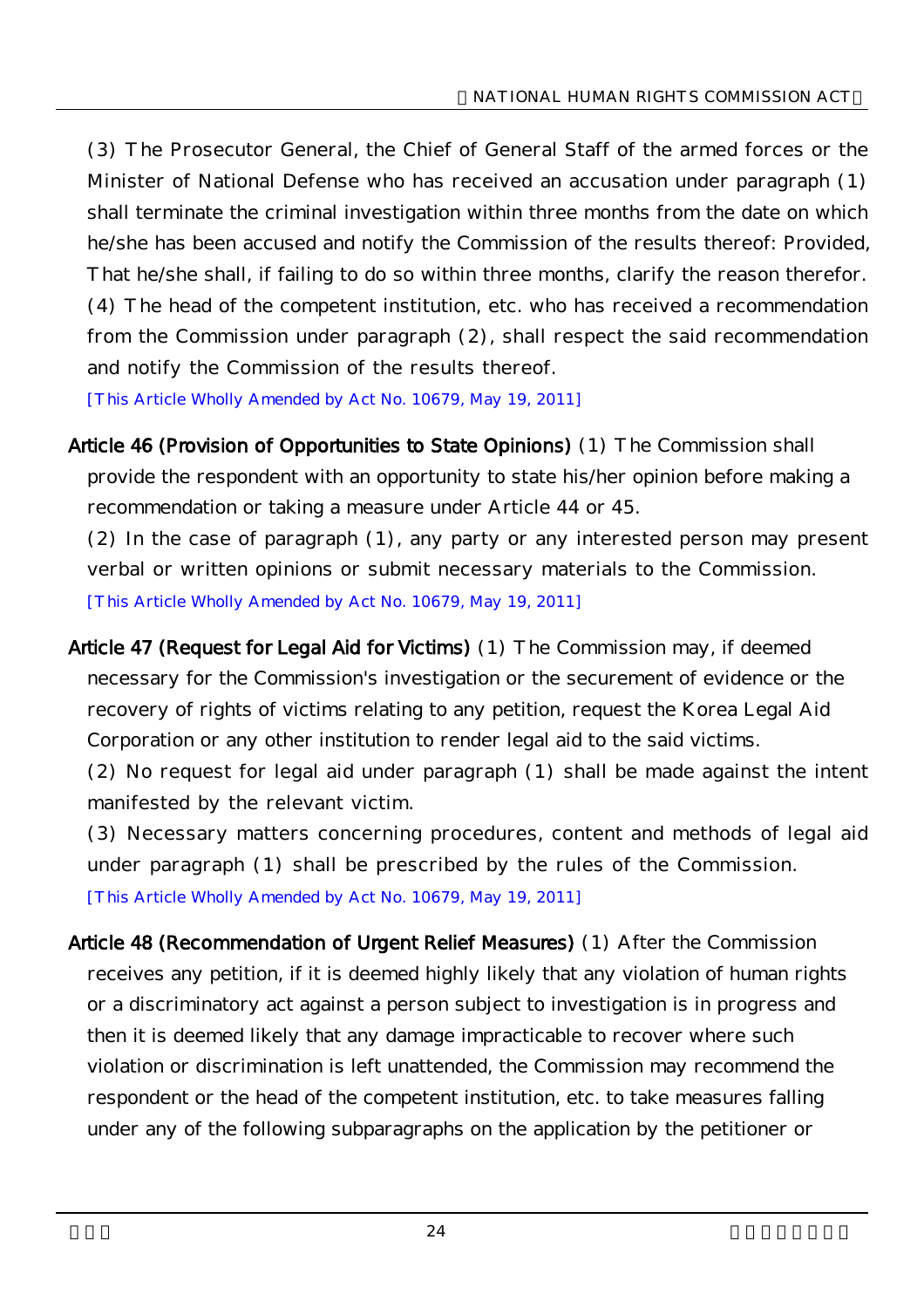victim or ex officio before making a decision on such petition:

- 1. Provision of medical services, meals, clothing, etc.;
- 2. Participation in the on-site inspection and appraisal of any relevant place, facility or materials, etc., or the verification and appraisal which is conducted by any other institution;
- 3. Change of the detention or accommodation place of the relevant internee;
- 4. Cessation of a violation of human rights or a discriminatory act;
- 5. Displacement of any public official who is deemed to commit a violation of human rights or a discriminatory act from his/her present position;
- 6. Other necessary matters for protecting the life or physical safety of such victim.

(2) The Commission may, if deemed necessary, take necessary measures for protecting the life, physical safety and honor of any party or any interested person, securing any relevant evidence or preventing the destruction thereof, or recommend such measures to the interested person and the head of the competent institution, etc.

[This Article Wholly Amended by Act No. 10679, May 19, 2011]

#### Article 49 (Non disclosure of Investigation and Mediation, etc.)

The investigation, mediation and deliberation by the Commission relating to any petition shall be off the record: Provided, That they may be disclosed to the public if the Commission makes a resolution in favor of such disclosure.

[This Article Wholly Amended by Act No. 10679, May 19, 2011]

#### Article 50 (Disclosure of Results, etc. of Settlement)

The Commission may publish the content and results of any investigation and mediation, recommendations to the related agencies, etc., and measures, etc., taken by the related agencies, etc., under this Chapter: Provided, That this shall not apply where such publication is restrained by any other Act or it is likely to infringe on the privacy of any individual.

[This Article Wholly Amended by Act No. 10679, May 19, 2011]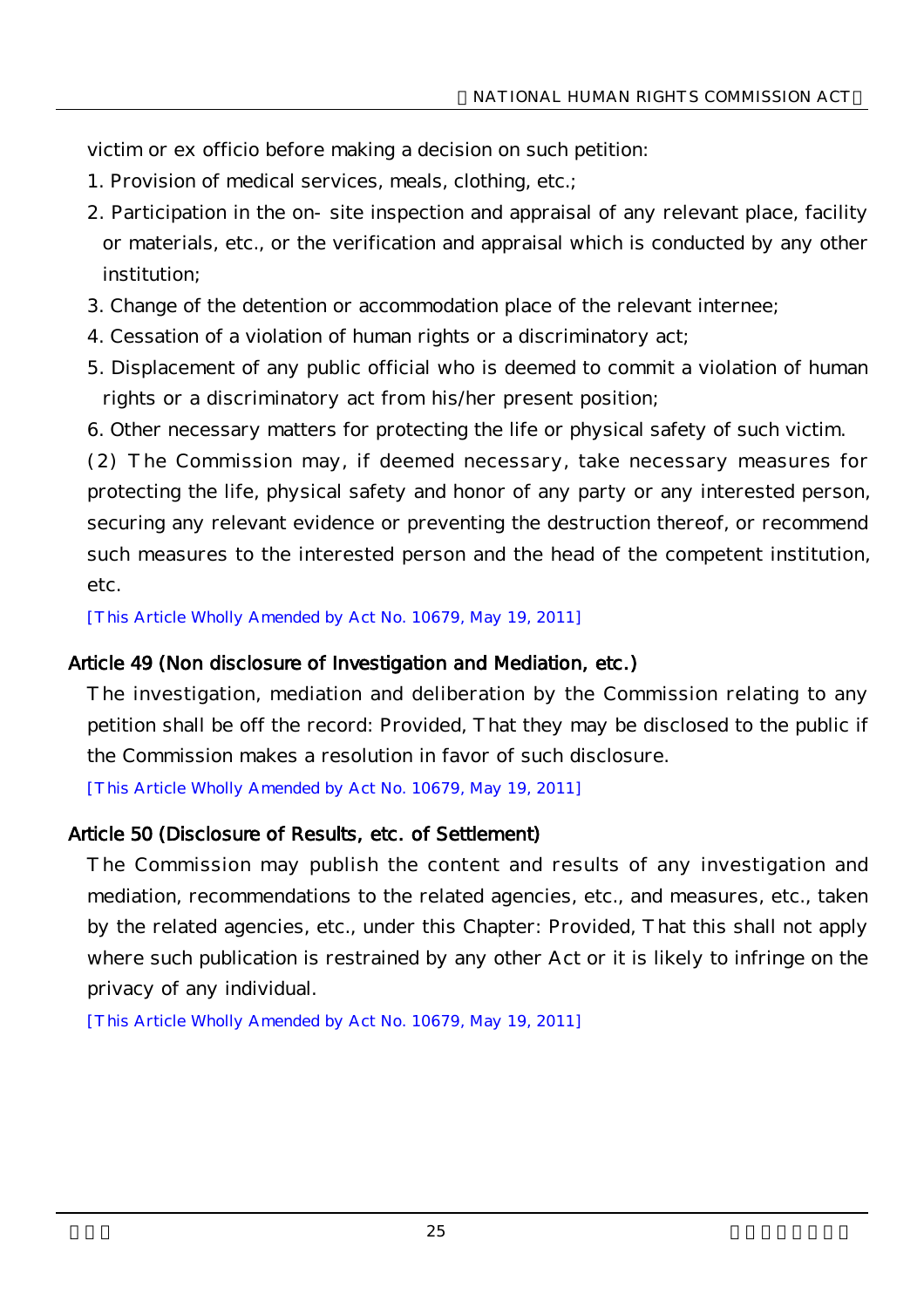## CHAPTER V SUPPLEMENTARY PROVISIONS

## Article 51 (Prohibition on False Personation)

No person shall exercise the authority of the Commission by falsely pretending to be a commissioner or a staff member of the Commission.

[This Article Wholly Amended by Act No. 10679, May 19, 2011]

## Article 52 (Prohibition against Disclosure of Confidential Information)

A person who is or was a commissioner, member of the mediation committee, advisory member or staff member of the Commission and any other person who performs or performed duties of the Commission after having been dispatched to or commissioned by the Commission shall not disclose any confidential information which comes to the knowledge of or is acquired by such person in the course of performing his/her duties.

[This Article Wholly Amended by Act No. 10679, May 19, 2011]

## Article 53 (Prohibition on Use of Similar Name)

No person other than the Commission shall use the name "the National Human Rights Commission" or any other name similar thereto.

[This Article Wholly Amended by Act No. 10679, May 19, 2011]

Article 54 (Dispatch of Public Officials, etc.) (1) The Commission may, if deemed necessary to perform its duties, request the heads of related agencies, etc., to dispatch public officials or staff members under their supervision to the Commission. (2) The heads of related agencies, etc., in receipt of a request under paragraph (1) may dispatch public officials or staff members under their supervision to the Commission in consultation with the Commission.

(3) The public officials or staff members dispatched to the Commission under paragraph (2) shall perform duties of the Commission independently from the competent agencies.

(4) The heads of related agencies, etc., who have dispatched public officials or staff members under his/her supervision to the Commission under paragraph (2) shall not take unfavorable measures against the said public officials or staff members in the personnel, treatment or working conditions.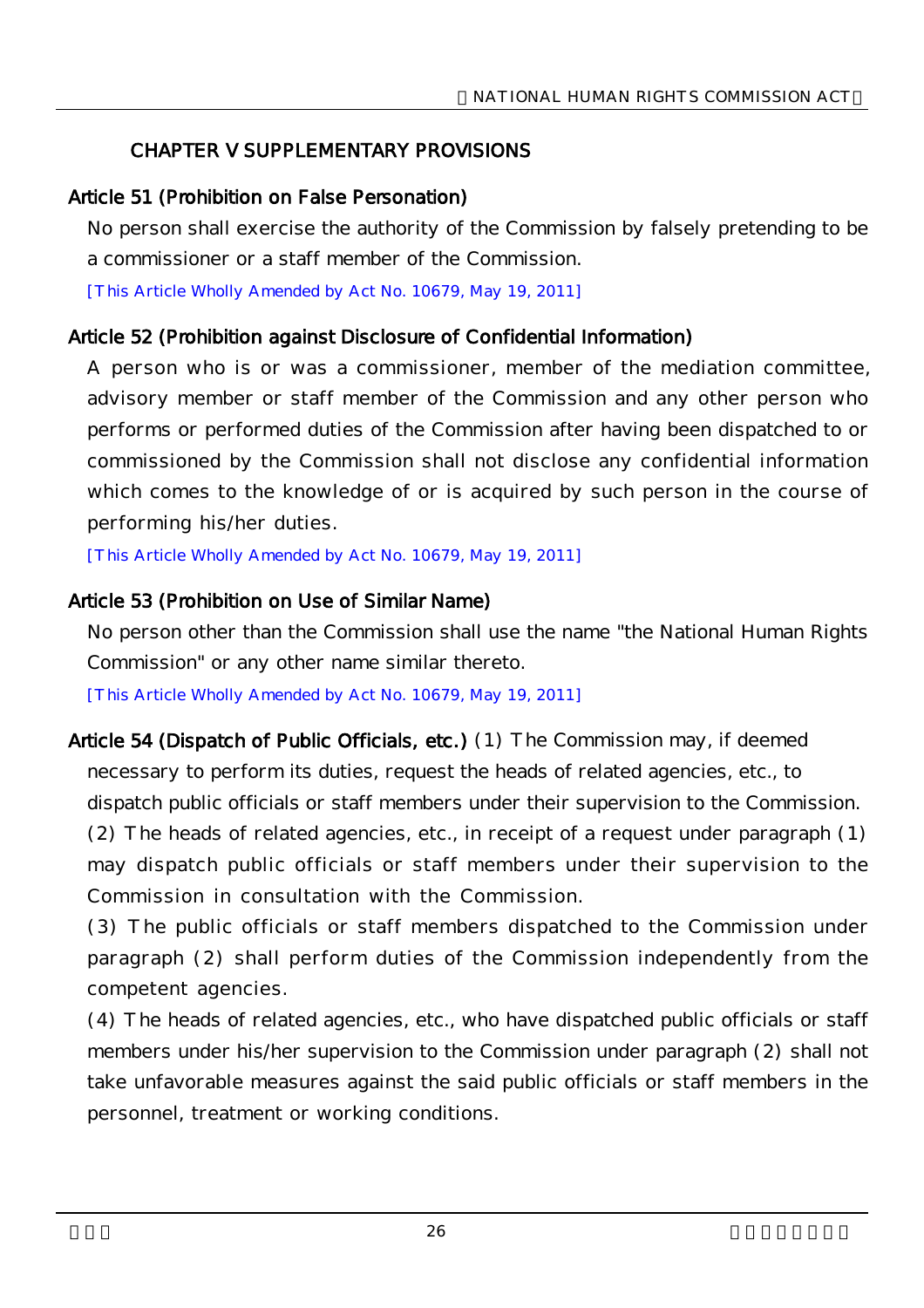[This Article Wholly Amended by Act No. 10679, May 19, 2011]

Article 55 (Prohibition on Unfavorable Treatment, and Supports) (1) No person shall be subject to unfavorable treatment such as removal from his/her office, transference, disciplinary action, unfair treatment, and other disadvantages related to status or working conditions on account of his/her petition, statement, testimony, submission of materials, etc., or replies under this Act.

(2) The Commission may give any necessary support or reward to a person who either reveals the fact of a violation of human rights or a discriminatory act, or finds or presents relevant evidence or materials.

(3) The content and procedures of support or reward under paragraph (2) and other necessary matters shall be prescribed by the rules of the Commission.

[This Article Wholly Amended by Act No. 10679, May 19, 2011]

## CHAPTER VI PENALTY PROVISIONS

#### Article 56 (Obstruction of Performance of Human Rights Protection Duties) (1) A

person who falls under any of the following subparagraphs shall be punished by imprisonment with labor for not more than five years or by a fine not exceeding 30 million won:

- 1. A person who assaults or intimidates a commissioner or a staff member of the Commission in the performance of his/her duties;
- 2. A person who assaults or intimidates a commissioner or a staff member of the Commission for the purpose of coercing or hindering any act in relation to the performance of duties of the said commissioner or the said staff member or compelling the said commissioner or the said staff member to resign his/her position;
- 3. A person who obstructs the performance of duties of a commissioner or a staff member of the Commission by deceptive means;
- 4. A person who destroys, falsifies or alters evidence related to other person's case of a violation of human rights or a discriminatory act subject to investigation by the Commission under Chapter IV of this Act, or uses evidence so falsified or altered.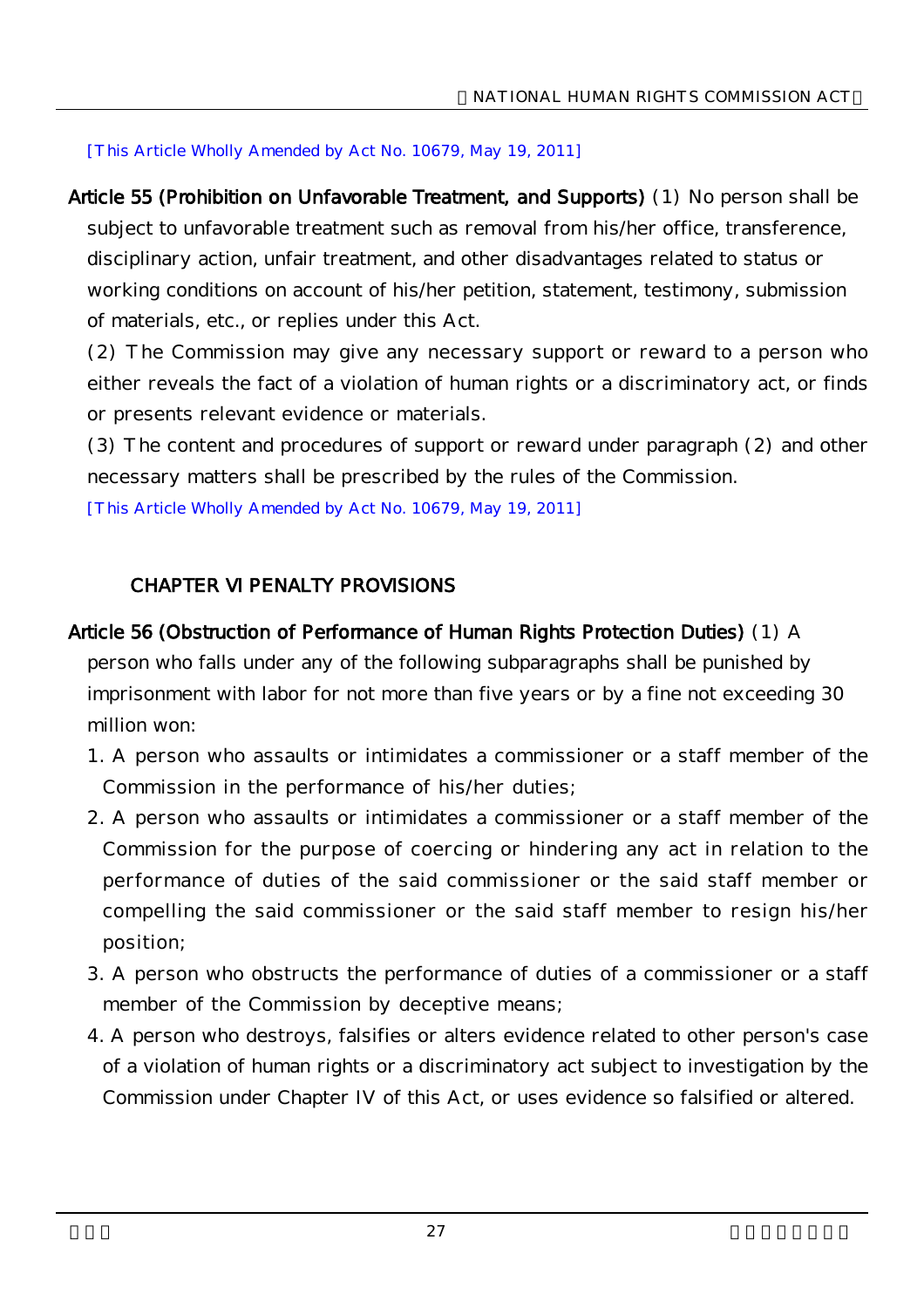(2) If a blood relative commits a crime under paragraph (1) 4 for himself/herself, they shall not be punished.

[This Article Wholly Amended by Act No. 10679, May 19, 2011]

#### Article 57 (Obstruction of Preparation, etc. of Written Petitions)

A person who fails to allow or obstructs any petition in violation of Article 31 shall be punished by imprisonment with labor for not more than three years or by a fine not exceeding 30 million won.<Amended by Act No. 12500, Mar. 18, 2014> [This Article Wholly Amended by Act No. 10679, May 19, 2011]

#### Article 58 (False Personation)

A person who exercises the authority of the Commission by falsely pretending to be a commissioner or a staff member of the Commission in violation of Article 51 shall be punished by imprisonment with labor for not more than two years or by a fine not exceeding seven million won.

[This Article Wholly Amended by Act No. 10679, May 19, 2011]

## Article 59 (Disclosure of Confidential Information)

A person who discloses any such confidential information as coming to his/her knowledge or acquired by him/her in the course of performing his/her duties in violation of Article 52 shall be punished by imprisonment with labor for not more than two years, suspension of qualifications for not more than five years or a fine not exceeding 20 million won.< Amended by Act No. 12500, Mar. 18, 2014> [This Article Wholly Amended by Act No. 10679, May 19, 2011]

## Article 60 (Obstruction of Urgent Relief Measures)

A person who obstructs measures taken by the Commission under Article 48 (1) or (2) shall be punished by imprisonment with labor for not more than one year or by a fine not exceeding five million won.

[This Article Wholly Amended by Act No. 10679, May 19, 2011]

## Article 61 (Violation of Confidentiality)

A person who violates confidentiality in violation of Article 31 (6) or (7) shall be punished by imprisonment with labor for not more than one year or by a fine not exceeding 30 million won.< Amended by Act No. 12500, Mar. 18, 2014>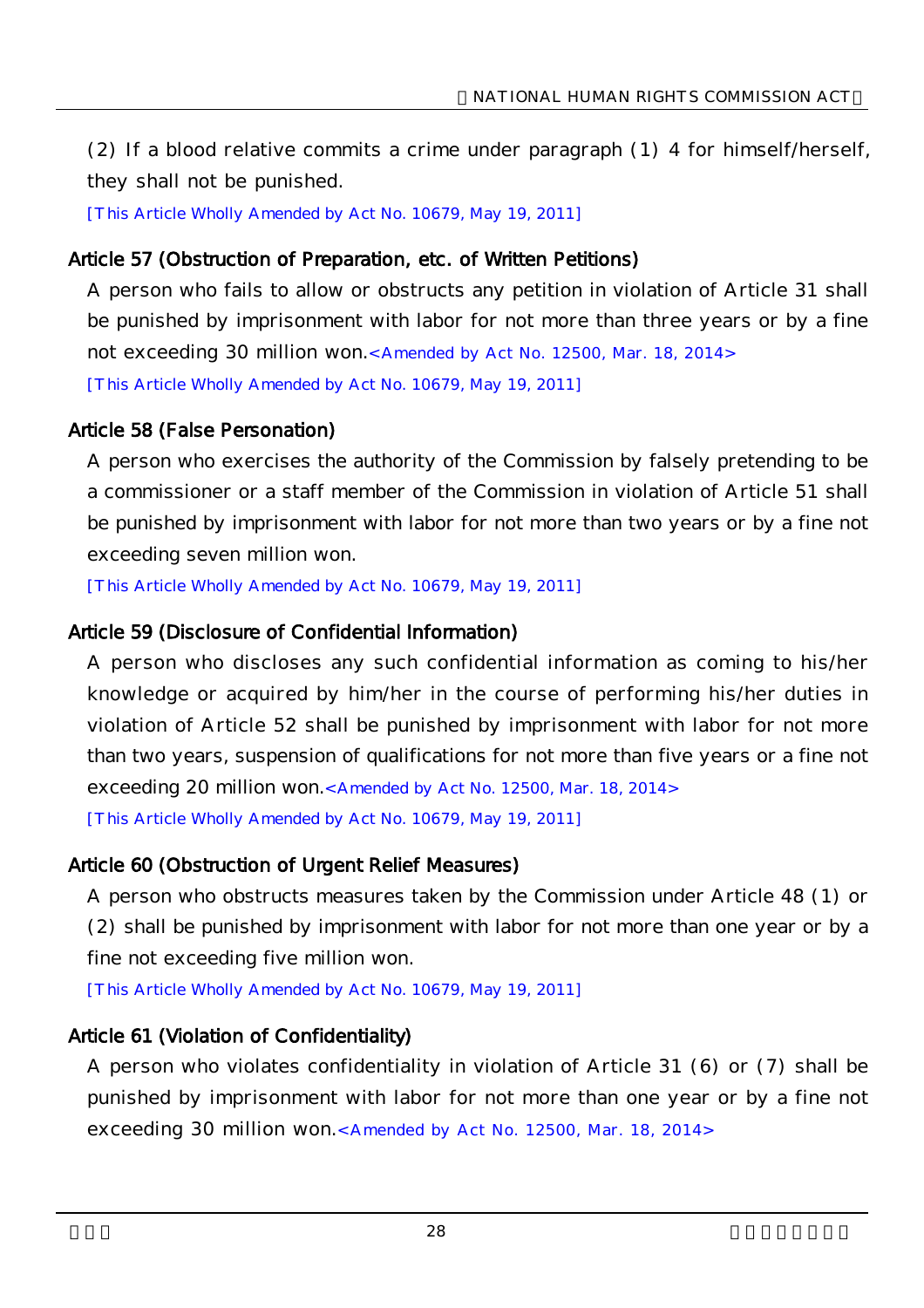[This Article Wholly Amended by Act No. 10679, May 19, 2011]

## Article 62 (Legal Fiction as Public Official in Application of Penal Provisions)

Any person other than a public official from among commissioners of the Commission shall be deemed to be a public official in the application of penal provisions under the Criminal Act or any other Act.

[This Article Wholly Amended by Act No. 10679, May 19, 2011]

- Article 63 (Administrative Fines) (1) A person who falls under any of the following subparagraphs shall be punished by an administrative fine not exceeding ten million won:
	- 1. A person who refuses, obstructs or evades either a visit and investigation under Article 24 (1) or a practical on-spot inspection under Article 36 without any justifiable reason;
	- 2. A person who fails to comply with the requisition for submitting a written statement by or presenting himself/herself in front of the Commission under Article 36 (1) 1 or (2) without any justifiable reason;
	- 3. A person who fails to comply with the requisition for submission of materials and the reference for any fact under Article 36 (1) 2 and 4 or (5) without any justifiable reason, or submits false materials.

(2) A person who violates the provisions of Article 53 shall be punished by an administrative fine not exceeding three million won.

(3) An administrative fine as prescribed in paragraphs (1) and (2) shall be imposed by the chairperson of the Commission in accordance with the Presidential Decree.

(4) A person who is dissatisfied with any disposition of an administrative fine as prescribed in paragraph (3) may raise an objection to the chairperson of the Commission within 30 days after being notified of the said disposition.

(5) If a person who is subject to a disposition of an administrative fine under paragraph (3) raises an objection under paragraph (4), the imposition authority shall, without delay, notify the competent court of such fact and the competent court so notified shall proceed to a trial on an administrative fine pursuant to the Non-

Contentious Case Litigation Procedure Act.<Amended by Act No. 7651, Jul. 29, 2005> (6) If an objection is not raised within the period as prescribed in paragraph (4) and an administrative fine is not paid, the administrative fine shall be collected in the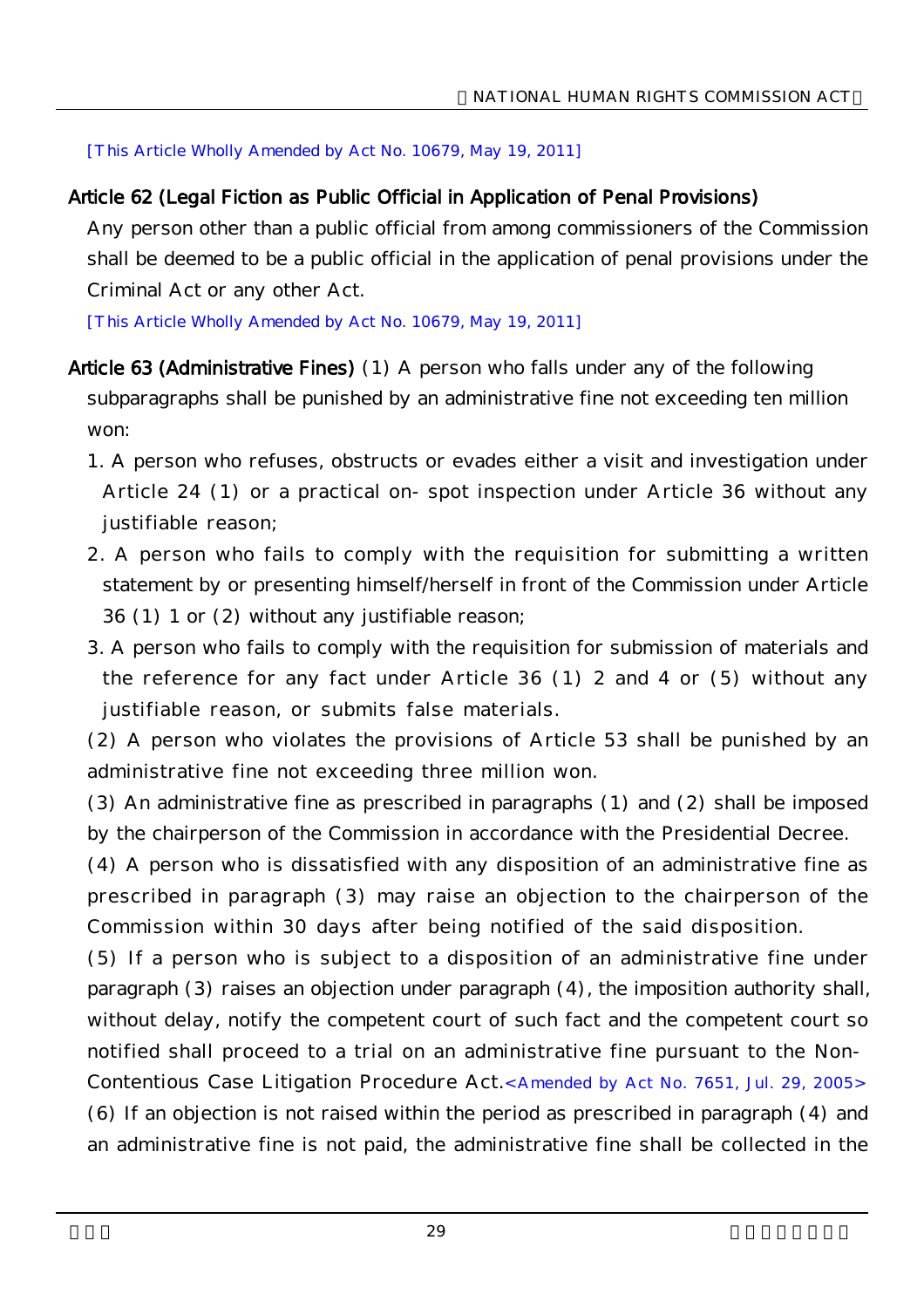same matter as delinquent national taxes are collected.

#### ADDENDA <No. 7427, 31. Mar, 2005>

### Article 1 (Enforcement Date)

This Act shall enter into force on the date of its promulgation. (Proviso Omitted.) Articles 2 through 7 Omitted.

 $ADDENDA < No. 7651, 29.$  Jul,  $2005>$ 

This Act shall enter into force on the date of its promulgation.

ADDENDA < No. 7655, 04. Aug, 2005>

### Article 1 (Enforcement Date)

This Act shall enter into force on the date of its promulgation. Articles 2 through 8 Omitted.

ADDENDA <No. 7796, 29. Dec, 2005>

#### Article 1 (Enforcement Date)

This Act shall enter into force on July 1, 2006. Articles 2 through 6 Omitted.

#### ADDENDA < No. 8050, 04. Oct, 2006>

## Article 1 (Enforcement Date)

This Act shall enter into force on January 1, 2007. (Proviso Omitted.) Articles 2 through 12 Omitted.

ADDENDA < No. 8435, 17. May, 2007>

## Article 1 (Enforcement Date)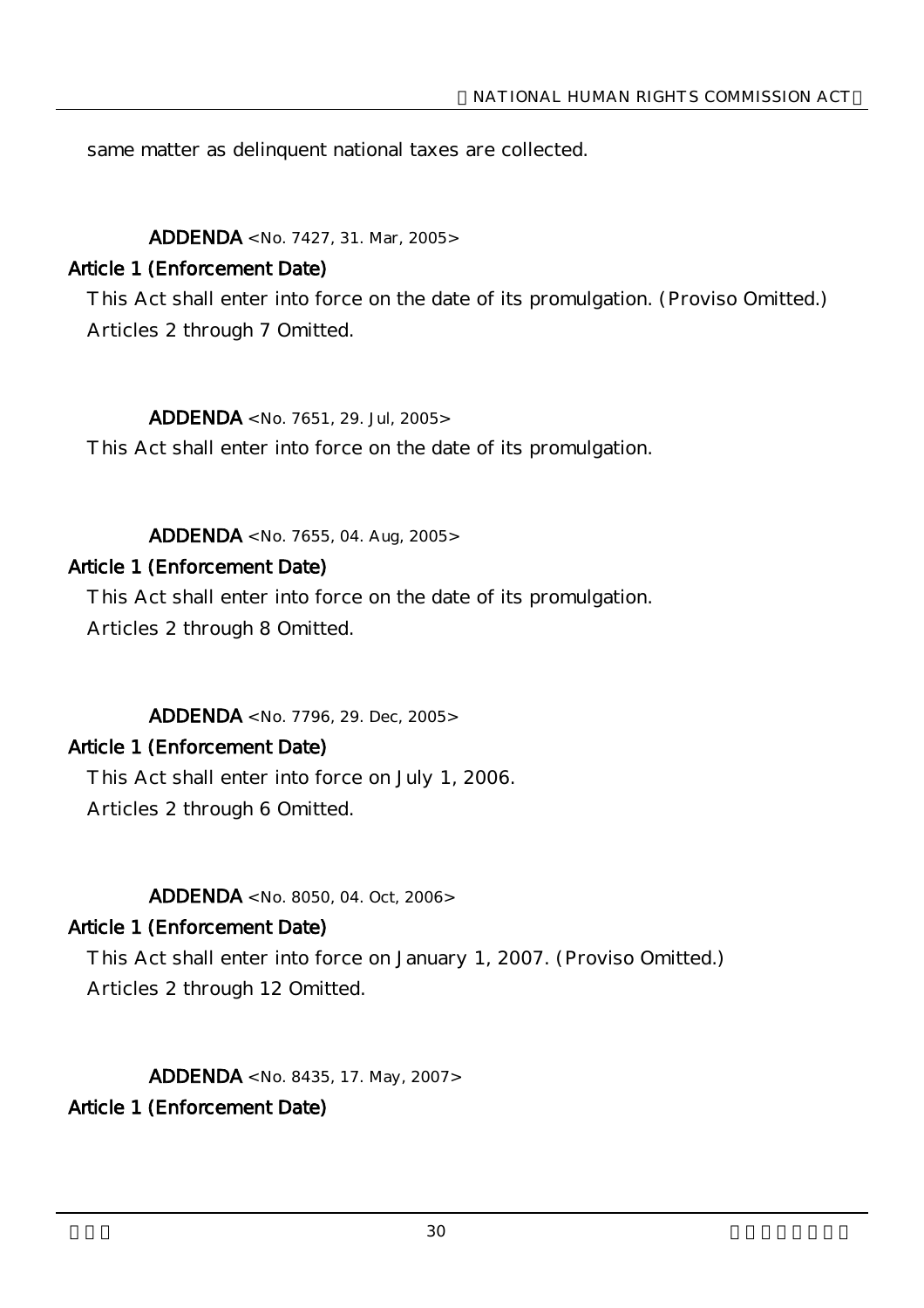This Act shall enter into force on January 1, 2008. (Proviso Omitted.) Articles 2 through 9 Omitted.

### ADDENDA <No. 9402, 03. Feb, 2009>

### Article 1 (Enforcement Date)

This Act shall enter into force on the date of its promulgation. (Proviso Omitted.) Articles 2 and 3 Omitted.

#### ADDENDA <No. 10679, 19. May, 2011>

This Act shall enter into force on the date of its promulgation.

ADDENDA <No. 11413, 21. Mar, 2012>

#### Article 1 (Enforcement Date)

This Act shall enter into force on the date of its promulgation: Provided, That the amended provisions of Article 5 (3) shall enter into force on May 30, 2012.

#### Article 2 (Applicability)

The amended provisions of Article 25 (3) and (4) shall apply, beginning with the first case of recommendation after this Act enters into force.

ADDENDA <No. 11690, 23. Mar, 2013>

#### Article 1 (Enforcement Date)

(1) This Act shall enter into force on the date of its promulgation.

(2) Omitted.

Articles 2 through 7 Omitted.

#### ADDENDA <No. 12500, 18. Mar, 2014>

This Act shall enter into force on the date of its promulgation.